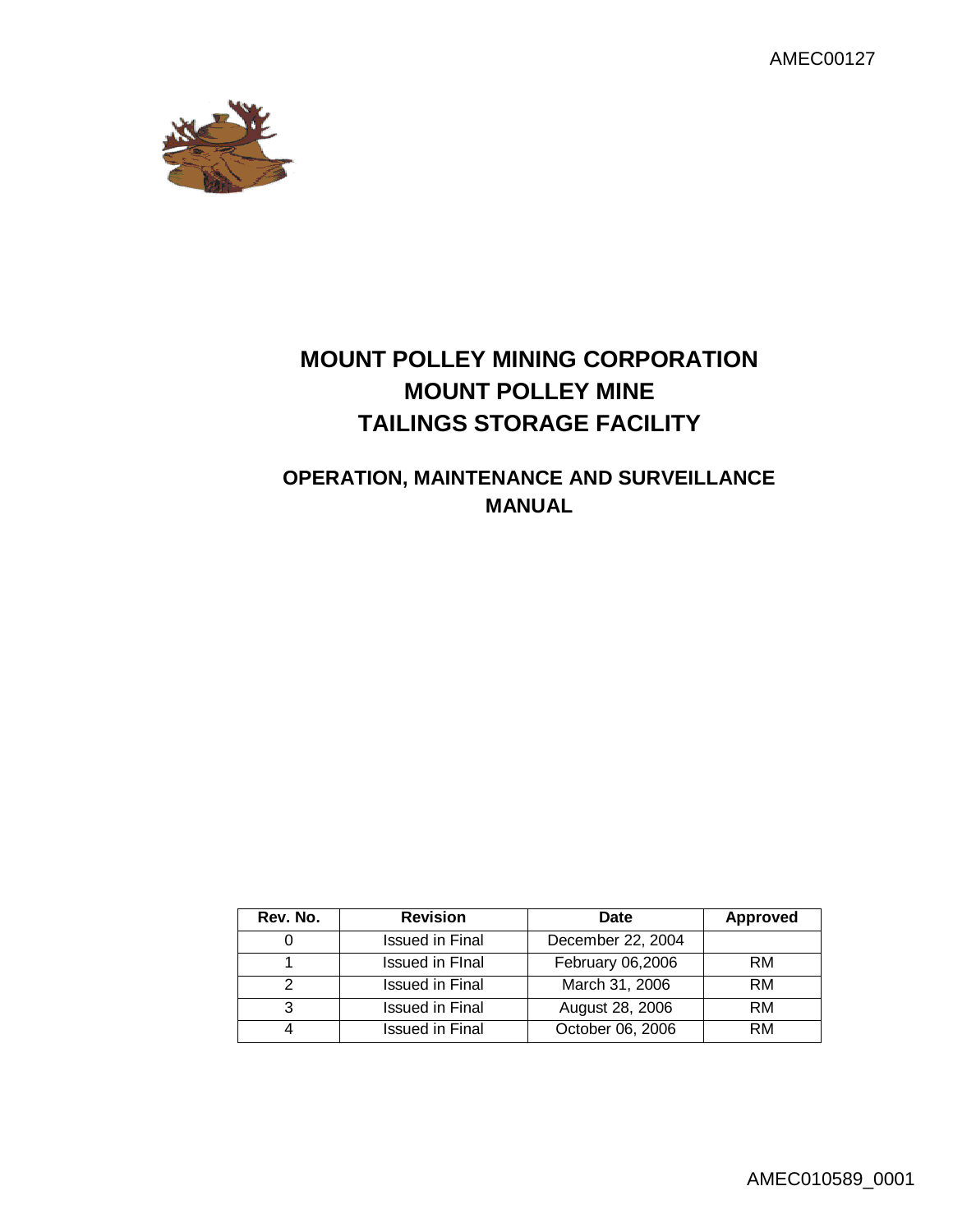## **MOUNT POLLEY MINING CORPORATION MOUNT POLLEY MINE TAILINGS STORAGE FACILITY**

## OPERATION, MAINTENANCE AND SURVEILLANCE MANUAL (REF. NO. VA101-00001/9-1)

#### **TABLE OF CONTENTS**

#### **PAGE**

| 1.1 |       |  |  |
|-----|-------|--|--|
| 12  |       |  |  |
| 1.3 |       |  |  |
| 1.4 |       |  |  |
| 1.5 |       |  |  |
| 1.6 |       |  |  |
| 1.7 |       |  |  |
|     |       |  |  |
| 2.1 |       |  |  |
| 2.2 |       |  |  |
| 2.3 |       |  |  |
|     | 2.3.1 |  |  |
|     | 2.3.2 |  |  |
| 2.4 |       |  |  |
| 2.5 |       |  |  |
| 2.6 |       |  |  |
|     |       |  |  |
| 3.1 |       |  |  |
| 3.2 |       |  |  |
| 3.3 |       |  |  |
|     | 3.3.1 |  |  |
|     | 3.3.2 |  |  |
| 3.4 |       |  |  |
|     | 3.4.1 |  |  |
|     | 3.4.2 |  |  |
| 3.5 |       |  |  |
|     | 3.5.1 |  |  |
|     | 3.5.2 |  |  |
| 3.6 |       |  |  |
|     | 3.6.1 |  |  |
|     | 3.6.2 |  |  |
| 3.7 |       |  |  |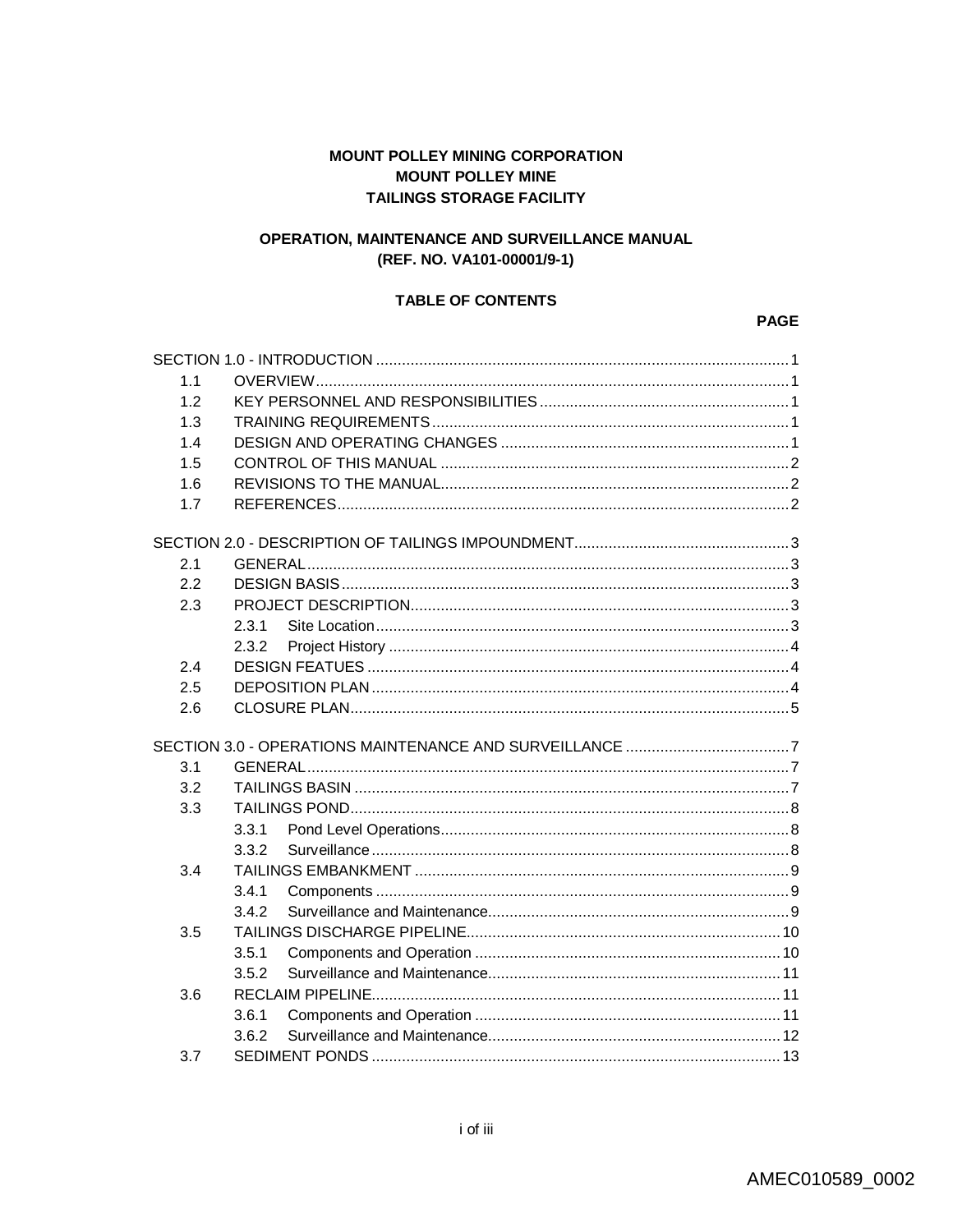|     | 3.7.1 |                                                             |  |
|-----|-------|-------------------------------------------------------------|--|
|     | 3.7.2 |                                                             |  |
| 3.8 |       |                                                             |  |
|     | 3.8.1 |                                                             |  |
|     | 3.8.2 |                                                             |  |
| 3.9 |       |                                                             |  |
|     | 3.9.1 |                                                             |  |
|     | 3.9.2 |                                                             |  |
|     |       |                                                             |  |
| 4.1 |       |                                                             |  |
| 4.2 |       |                                                             |  |
|     |       | SECTION 5.0 - EMERGENCY PREPAREDNESS AND RESPONSE PLANS  19 |  |
| 5.1 |       |                                                             |  |
| 5.2 |       |                                                             |  |
| 5.3 |       |                                                             |  |
|     |       |                                                             |  |

## **TABLES**

| Table 1.1 Rev 0 | Personnel and Responsibilities List                            |
|-----------------|----------------------------------------------------------------|
| Table 2.1 Rev 0 | <b>TSF Design Criteria</b>                                     |
| Table 3.1 Rev 0 | Inspection and Surveillance Schedule                           |
| Table 3.2 Rev 0 | Unusual Events and Occurrences requiring Non-Routine Walkovers |
| Table 3.3 Rev 0 | Summary of Vibrating Wire Piezometers and Trigger Levels       |
| Table 3.4 Rev 0 | Summary of Slope Inclinometers and Trigger Levels              |
| Table 3.5 Rev 0 | <b>Trigger Levels for Survey Monuments</b>                     |
| Table 5.1 Rev 0 | <b>Emergency Warning Levels and Required Actions</b>           |
|                 |                                                                |

## **FIGURES**

| Figure 2.1 Rev 0 | <b>Project Location Plan</b>                          |
|------------------|-------------------------------------------------------|
| Figure 2.2 Rev 0 | <b>TSF Bathymetric Survey</b>                         |
| Figure 3.1 Rev 0 | Filling Schedule and Staged Construction – 18,500 tpd |
| Figure 3.2 Rev 0 | <b>Groundwater Monitoring Well Locations</b>          |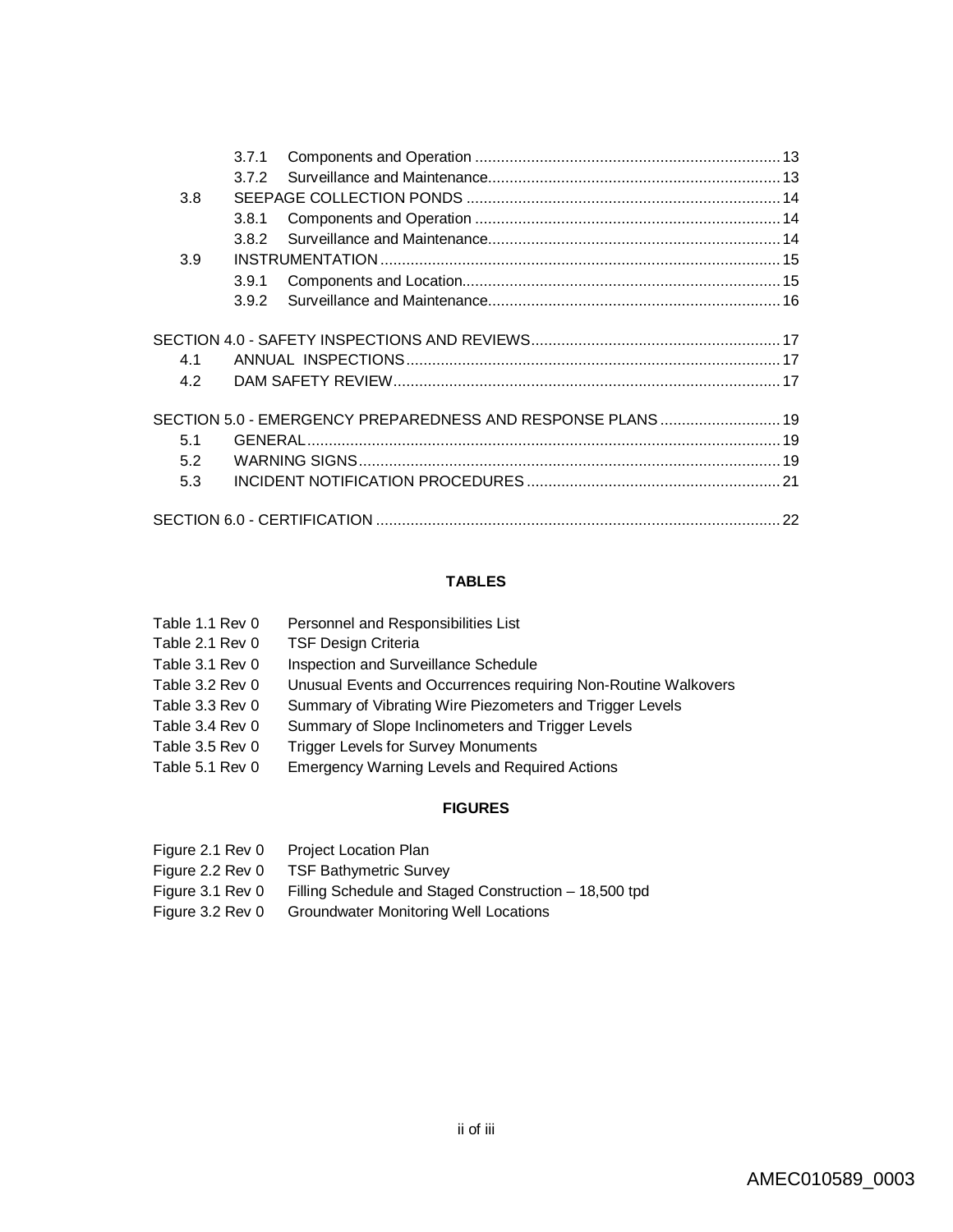## **APPENDICES**

| APPENDIX A        | References                                              |
|-------------------|---------------------------------------------------------|
| <b>APPENDIX B</b> | Tailings Storage Facility - Inspection Log              |
| APPENDIX C        | Tailings Storage Facility – Instrumentation Data Sheets |
| APPENDIX D        | TSF Stage 4 As-Built Drawings (in progress)             |
| APPENDIX E        | Selected photos of TSF components                       |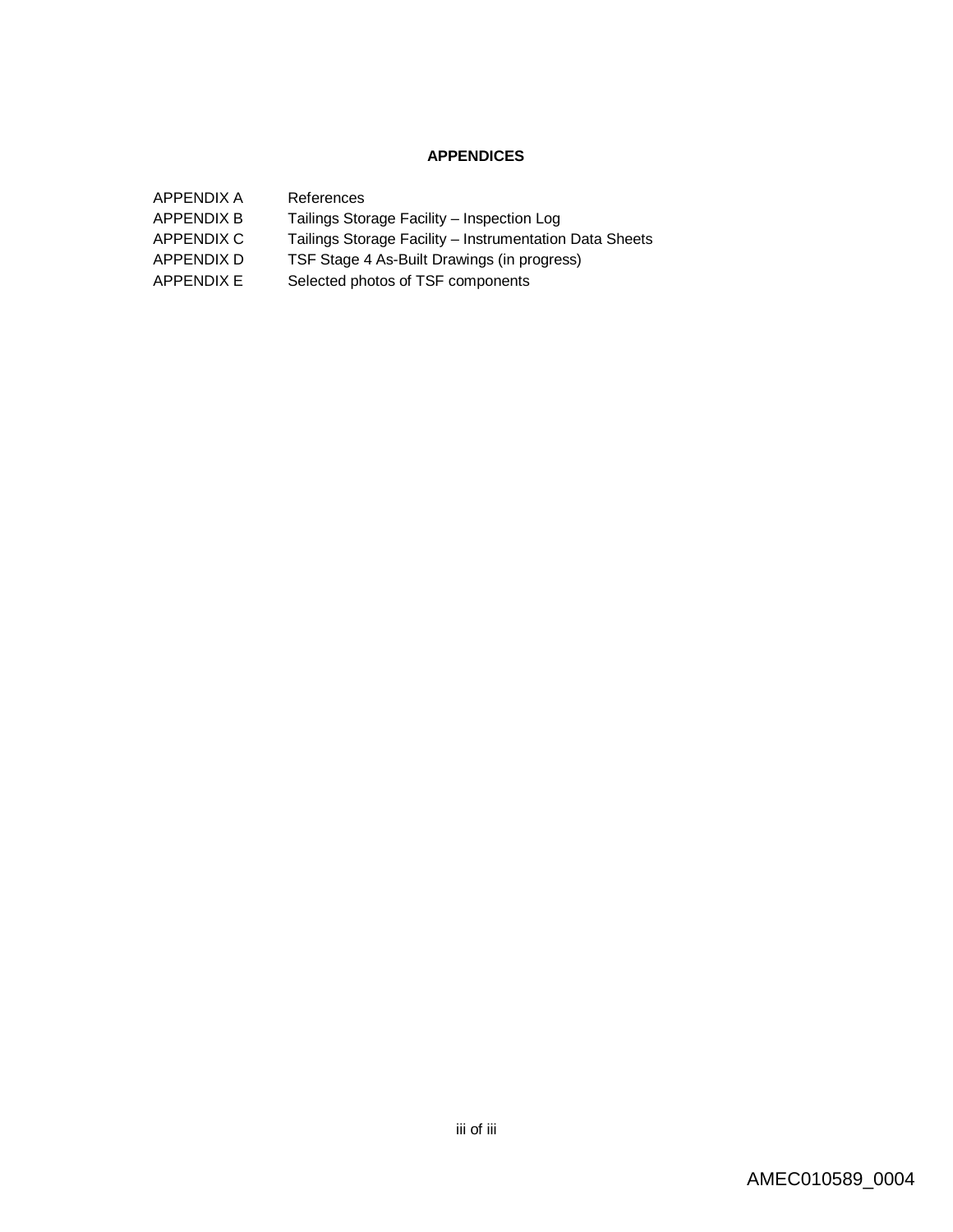## **MOUNT POLLEY MINING CORPORATION MOUNT POLLEY MINE TAILINGS STORAGE FACILITY**

## **OPERATION, MAINTENANCE AND SURVEILLANCE MANUAL**

## **SECTION 1.0 - INTRODUCTION**

## 1.1 OVERVIEW

This Operations, Maintenance and Surveillance Manual applies to the Tailings Storage Facility and related pipelines and structures at the Mount Polley Mine. This Manual describes the roles and responsibilities of Mount Polley site personnel for the management of the TSF and associated facilities; operation, surveillance and maintenance requirements; inspection requirements; and emergency plans and procedures.

## 1.2 KEY PERSONNEL AND RESPONSIBILITIES

Table 1.1 identifies current key personnel (August 2006) and their responsibilities for management, operations, surveillance and inspections at the Mount Polley Mine Site and Tailings Storage Facility.

Government agencies involved in the operation, maintenance and surveillance of the Tailings Storage Facility include the Ministry of Energy and Mines (MEM); Ministry of Environment (MOE), Ministry of Forests (MOF); and Department of Fisheries and Oceans (DFO).

## 1.3 TRAINING REQUIREMENTS

Training programs are required for any personnel involved in the operation, inspection and surveillance of the Tailings Storage Facility. A refresher course is required once per year. The training programs must be conducted by the Environmental Superintendent, qualified Professional Engineer or a suitably qualified individual familiar with the design, operation, maintenance and inspection of all civil and mechanical works associated with the facility.

Each training session must be documented, and a record kept. The records will contain a detailed list of site activities for which the trainee was trained on, and be signed by the person who provided/supervised the training.

## 1.4 DESIGN AND OPERATING CHANGES

Changes to the design or operating plan for the Tailings Storage Facility and related pipelines and structures must be reviewed, approved and documented. Design changes may be submitted to the Engineer of Record for review. Operational changes will be reviewed and approved by the Mine Manager. In all cases, documentation of the change, including as-built records, are required.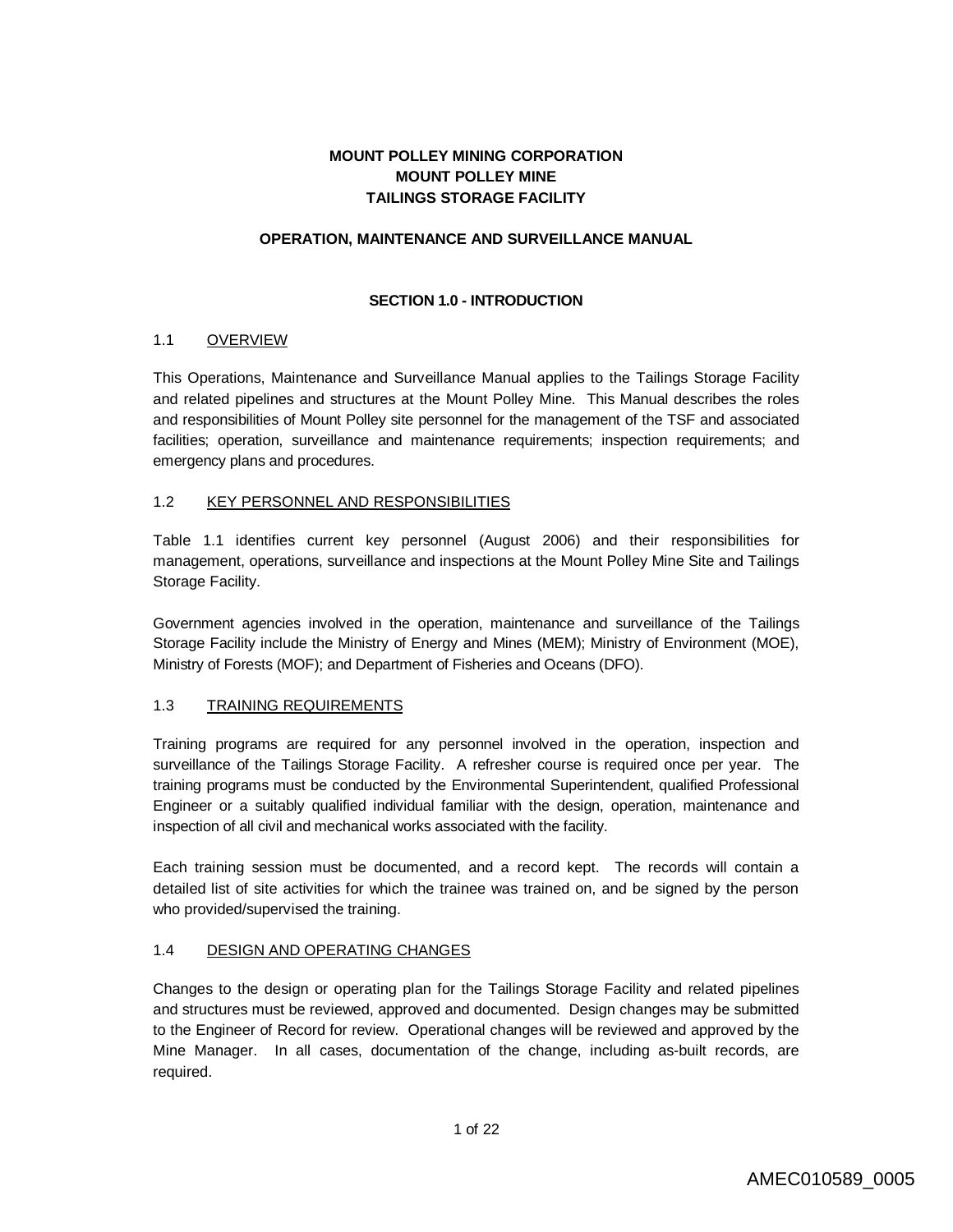## 1.5 CONTROL OF THIS MANUAL

This manual will be controlled by the Environmental Superintendent. Copies will be maintained at the following locations:

- One (1) copy for Mount Polley Mining Corporation (Vancouver office),
- One (1) copy for the Environmental Superintendent's office,
- One (1) copy for the Operating Crew (Mill Shifter's Office),
- One (1) copy for the Regional Water Manager (Williams Lake),
- Two (2) copies for the Director of the Provincial Emergency Program (P.E.P.),
- One (1) copy for the MOE, Dam Safety Engineer,
- One (1) copy for the MEM Geotechnical Manager,
- One (1) copy for the Design Engineer of Record.

Mount Polley Mining Corporation is responsible for maintaining a record of the location of each copy of the Manual and to ensure the copies in these locations are kept up to date.

## 1.6 REVISIONS TO THE MANUAL

Reviews of the Manual are conducted at least annually.

The operating procedures and personnel at the Mount Polley Mine may change during the operation of the mine. It is the responsibility of the Environmental Superintendent to ensure that the Operations, Maintenance and Surveillance Manual is updated to reflect these changes. Substantial revisions to the Manual shall be submitted to the Ministry of Energy and Mines.

A letter of transmittal that clearly identifies the distribution list must accompany each revision of this manual. An update may comprise the entire manual or be limited to specific pages or sections. A copy of each transmittal letter must be kept on record in the office of the Environmental Superintendent. Each revised page of the manual must be clearly marked as to the revision date prior to replacement. The replaced pages must be filed and kept on record in the office of the Environmental Superintendent.

## 1.7 REFERENCES

References relating to MPMC's Tailings Storage Facility and associated pipelines and facilities are included in Appendix A.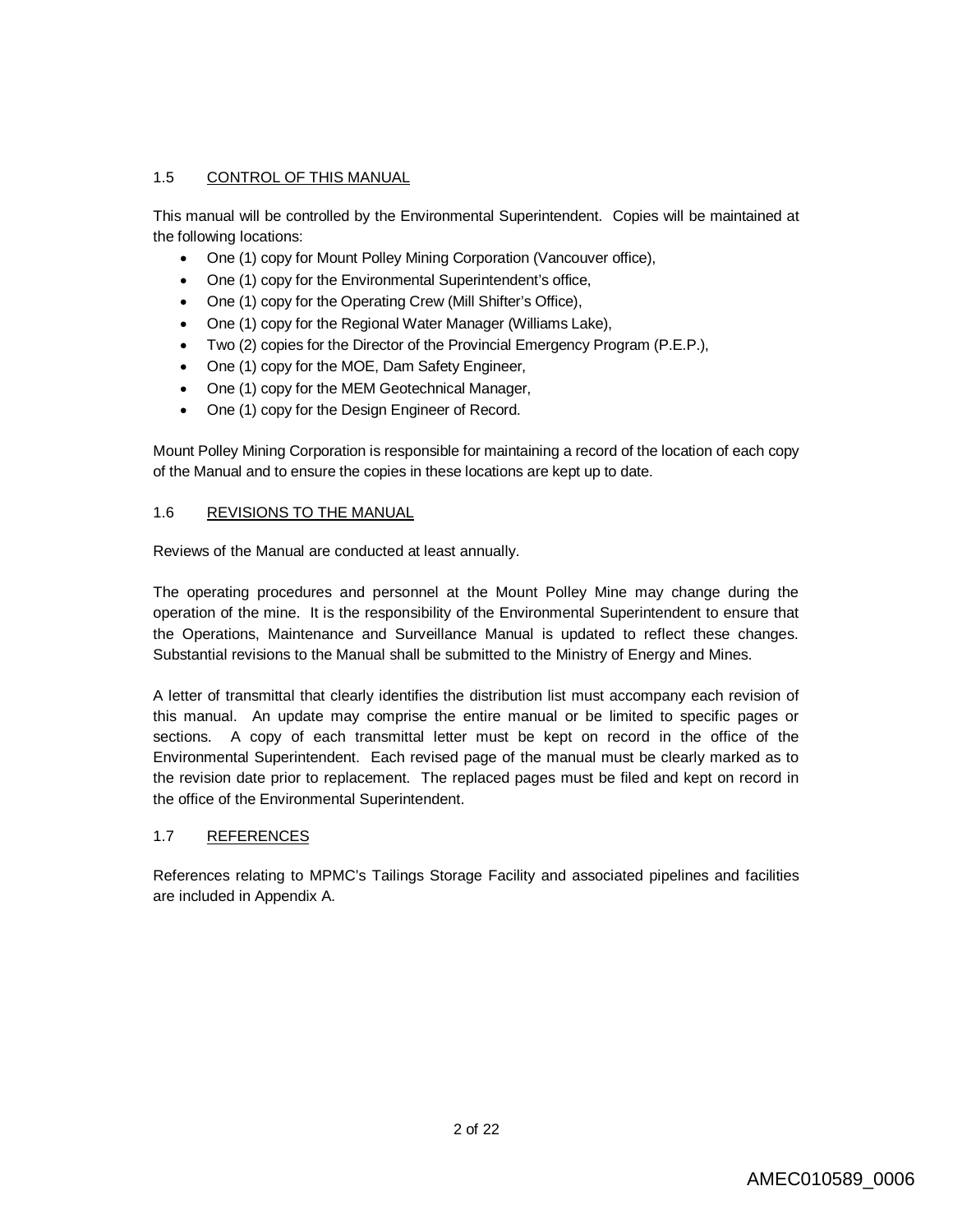#### **SECTION 2.0 - DESCRIPTION OF TAILINGS IMPOUNDMENT**

## 2.1 GENERAL

The following sections provide a brief summary of the design and management of the Tailings Storage Facility and associated facilities. Additional information is available in the cited references in Appendix A.

## 2.2 DESIGN BASIS

Mill tailings are discharged as slurry into the Tailings Storage Facility which has been designed to provide environmentally secure storage of the solid waste. As the solids settle out of the slurry, process fluids are collected and recycled back to the mill for re-use in the milling process. There is no surface discharge of any process solution from the Tailings Storage Facility. The basis of design must address the following:

- Permanent, secure and total confinement of all solid waste materials within a lined engineered impoundment,
- Secure and reliable transportation of the tailings from the mill to the Tailings Storage Facility,
- Collection and transport of runoff from waste rock storage areas to the Tailings Storage Facility,
- Temporary storage of supernatant water on the tailings beach, as required, with maximum recycling to the mill to produce a zero discharge condition for process water,
- Collection of all free draining liquids from the tailings deposit. Temporary storage is provided in lined external ponds. The water from the ponds is pumped into the supernatant pond and recycled to the mill to ensure that no discharges occur,
- Inclusion of monitoring facilities in the Tailings Storage Facility to confirm that the design objectives and operating requirements are being met,
- Staged development of the facility to enable modifications and upgrades to be implemented based on operating experiences and to distribute the capital expenditures over the life of the project.

The design basis and operating criteria for the Tailings Storage Facility and associated pipelines and structures are summarized in Table 2.1.

#### 2.3 PROJECT DESCRIPTION

#### 2.3.1 Site Location

The location of the Mine and access roads are shown on Figure 2.1. The Mount Polley Mine is located in central British Columbia, approximately 60 km northeast of Williams Lake. The main access route is via Likely Road. The turn to the Mine is located approximately 1.5 km east of Morehead Lake. The Mine is located a further 11 km to the southeast, on the Bootjack Lake Forest Service Road.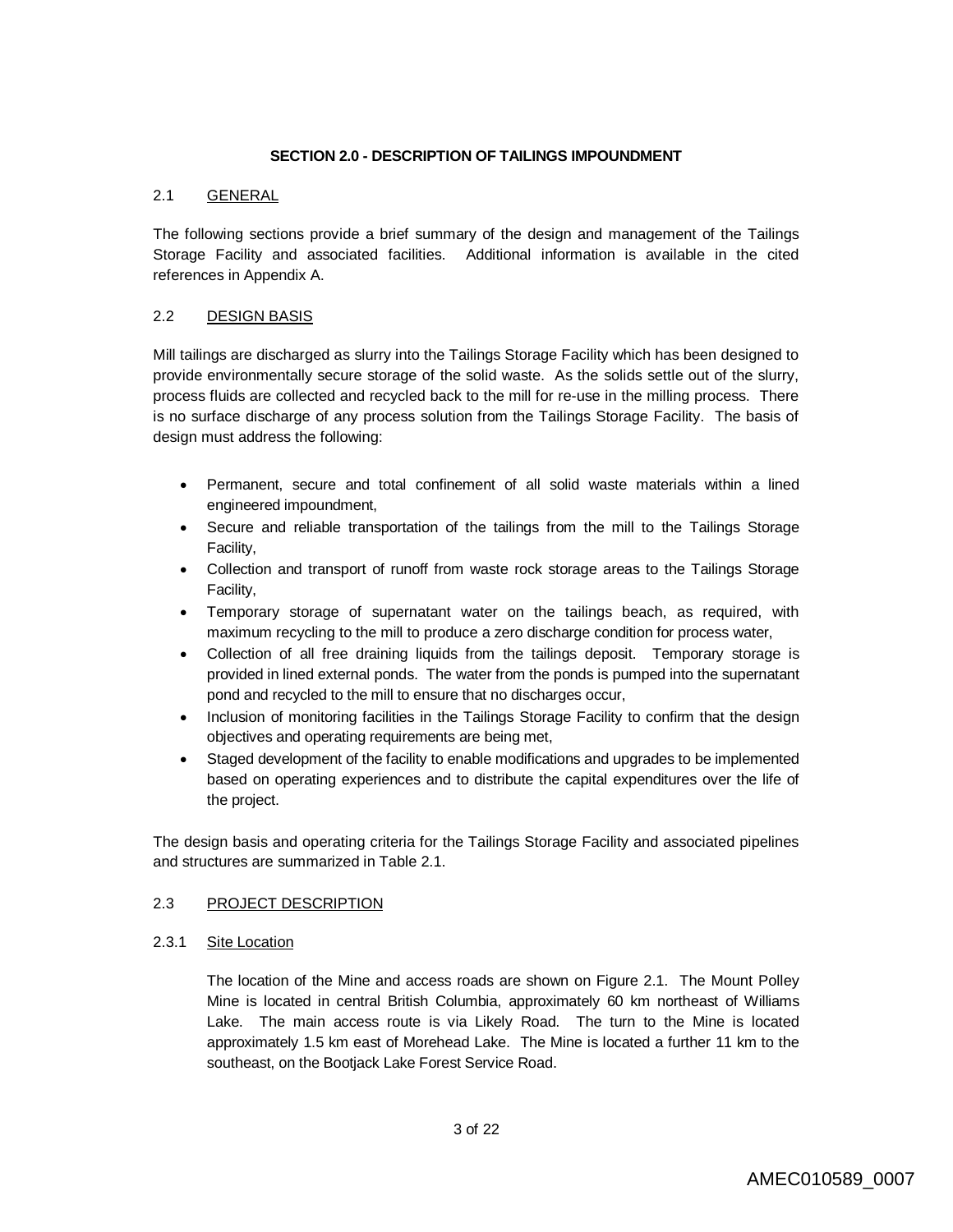The Tailings Storage Facility is accessible along the following two routes:

- Along the access road located on the south side of the Mill Site. This is the primary access to the TSF on the Mine site;
- Along the Gavin Lake Forest Service Road which can be access from Likely Road, located approximately 14 km south of Moorhead Lake. The TSF is located at approximately kilometre 16 along the road.

## 2.3.2 Project History

The Mount Polley mine commenced production in June 13, 1997. Ore is crushed and processed by selective flotation to produce a copper-gold concentrate. The mine was on care and maintenance status from October 2001 to February 2005. The mill throughput rate is approximately 18,500 tonnes per day (approx. 6.8 million tonnes per year). Mill tailings are discharged as slurry into the Tailings Storage Facility located on the south area of the Mine property. Additional historic information regarding the TSF and associated pipelines and facilities are available in the reports cited in Appendix A.

## 2.4 DESIGN FEATUES

Tailings slurry is conveyed from the Concentrator to the TSF via a tailings discharge pipeline. The tailings is deposited into the impoundment through moveable or fixed spigots on the embankment crest. A floating reclaim pump recycles process water from the supernatant pond in the TSF for use in the mill processing circuit. Sediment ponds and seepage collection ponds are designed to intercept runoff from the surface and seepage from the embankment respectively. Drains, instrumentation and monitoring wells are constructed in and around the TSF to assist in monitoring the performance of the facility. Additional details are available in the reports referenced in Appendix A. As-built drawings for the latest construction program are included in Appendix D.

#### 2.5 DEPOSITION PLAN

The objectives of the long-term tailings deposition strategy is to:

- Maximize the storage capacity of the facility.
- Maintain the supernatant pond in the area of the reclaim barge so as to maximize the amount of clean process water available for reclaim.
- Establish free draining tailings beaches adjacent to the embankments during the winter season to facilitate future embankment raises and to enhance embankment stability.

The above strategy is implemented by sequentially rotating the tailings discharge point along the entire length of the Perimeter, Main and South embankments on the upstream face, which allows inactive areas of the tailings beach to partially dry and consolidate. Eventually, beaches will be formed around the entire upstream perimeter of the Facility and all supernatant water will be centralized around the reclaim barge.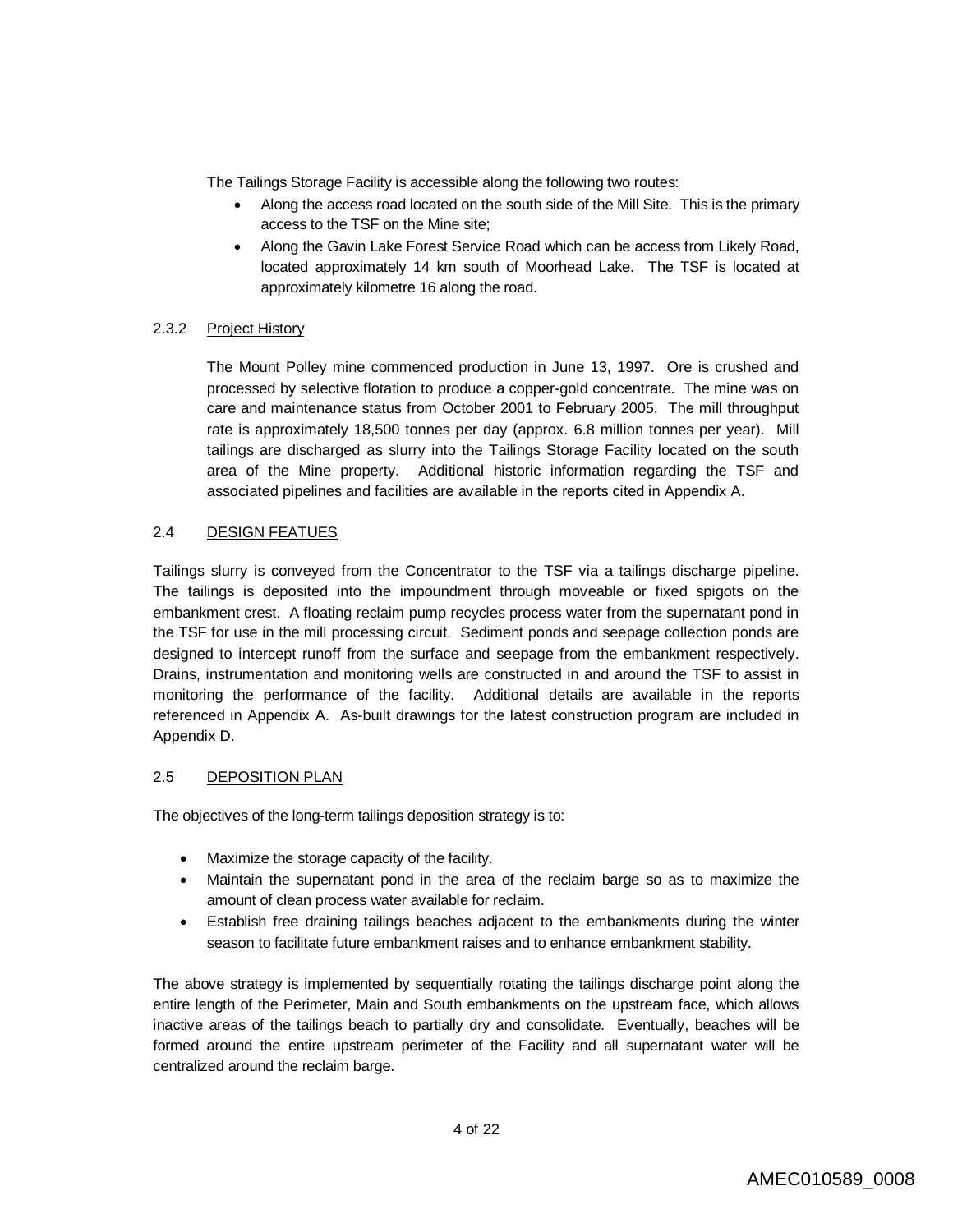Spigoted tailings settle in the tailings facility and form beaches with three distinct slopes. A sandy beach develops as the coarser tailings fraction settles more rapidly adjacent to the embankment. The average beach slope above water is about 0.5 percent. As the tailings flow into the supernatant pond it forms a submerged beach with a slope of 1 to 2 percent. Finer tailings particles are transported further out into the supernatant pond before settling at a slope of about 0.3 percent. The latest bathymetric survey of the tailings surface in the TSF is included in Figure 2.2.

A staged tailings deposition strategy is currently being implemented by MPMC and one of the objectives of this plan is to ensure that tailings solids are deposited along the extent of all tailings embankments. The fundamental requirement of the tailings deposition plan is to ensure that a blanket of tailings solids are present immediately upstream of all embankments and along the abutments. Thus there is a fundamental objective to establish beaches adjacent to the embankments, but it is not necessary to continuously maintain a minimum width of exposed beach adjacent to the embankment, and periodic temporary (less than 2 months duration) shallow flooding (less than 0.5 meters depth) of the beaches is anticipated.

Tailings sand placed by dozers in spigotting cells along the upstream Zone U of the tailings embankment is also considered to be 'tailings beach' for this evaluation. One of the objectives of the tailings deposition plan currently being implemented by MPMC is to allow for sufficient flexibility to enable these Zone U cells containing dense spigotted tailings sand to be constructed. It is recognized that this deposition strategy may result in short term flooding of the sandy tailings beaches elsewhere within the impoundment, but that the depth of flooding along the submerged tailings beaches must be no greater than 0.5 m depth before tailings deposition is re-instated over that section of flooded beach.

MPMC increases the frequency of measurements to at least once per week for embankment instrumentation systems (piezometer readings, foundation drain flow rate and turbidity) adjacent to embankment areas where tailings beaches are temporarily flooded.

## 2.6 CLOSURE PLAN

At closure of the Tailings Storage Facility, it is currently envisaged that the tailings surface will be decommissioned so as to develop a mixed forested/wetlands complex with a gradual transition towards a ponded area at the final spillway. This would require covering of the tailings embankments and the upland portions of the exposed tailings beach with a layer of soil stockpiled during operations. The topsoil would be revegetated with indigenous species of conifer and deciduous trees, willow and marsh land grasses. Ultimately, all water would be routed over the tailings surface, through the wetlands and the final spillway.

Pipework for the tailings and reclaim systems will systematically be removed once all water quality and pit flooding requirements are met. Similarly, the seepage collection ponds and recycle pumps would be retained until monitoring results indicate that drainage flows and seepage from the tailings area are of suitable quality for direct release to the environment. At that time, the seepage collection ponds could be decommissioned and the pumps removed. The groundwater monitoring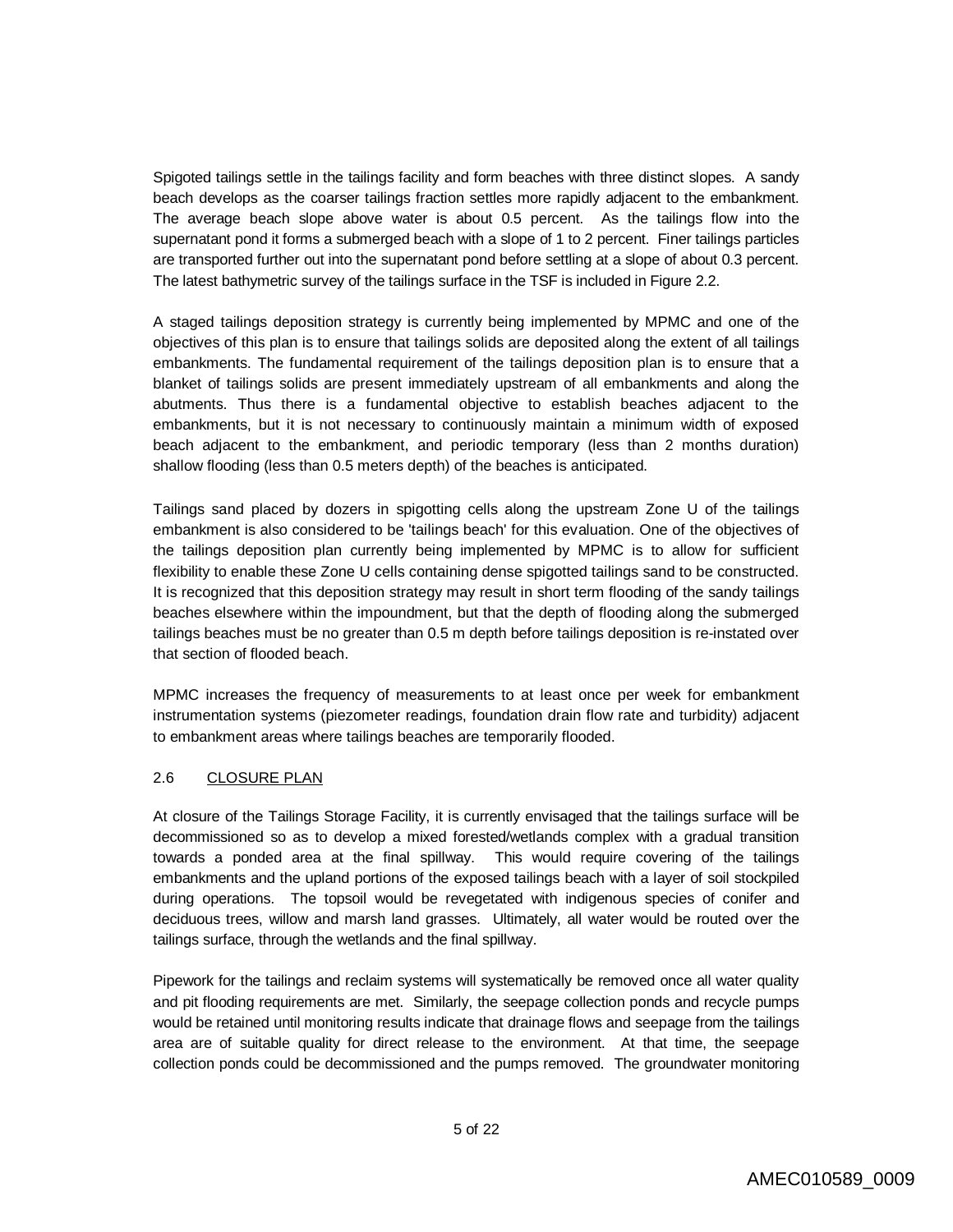wells and piezometers in the tailings embankment would be retained for use as long term monitoring devices. On-going monitoring of all reclamation measures will be carried out post closure, to confirm that the reclamation objectives are being achieved and sustained.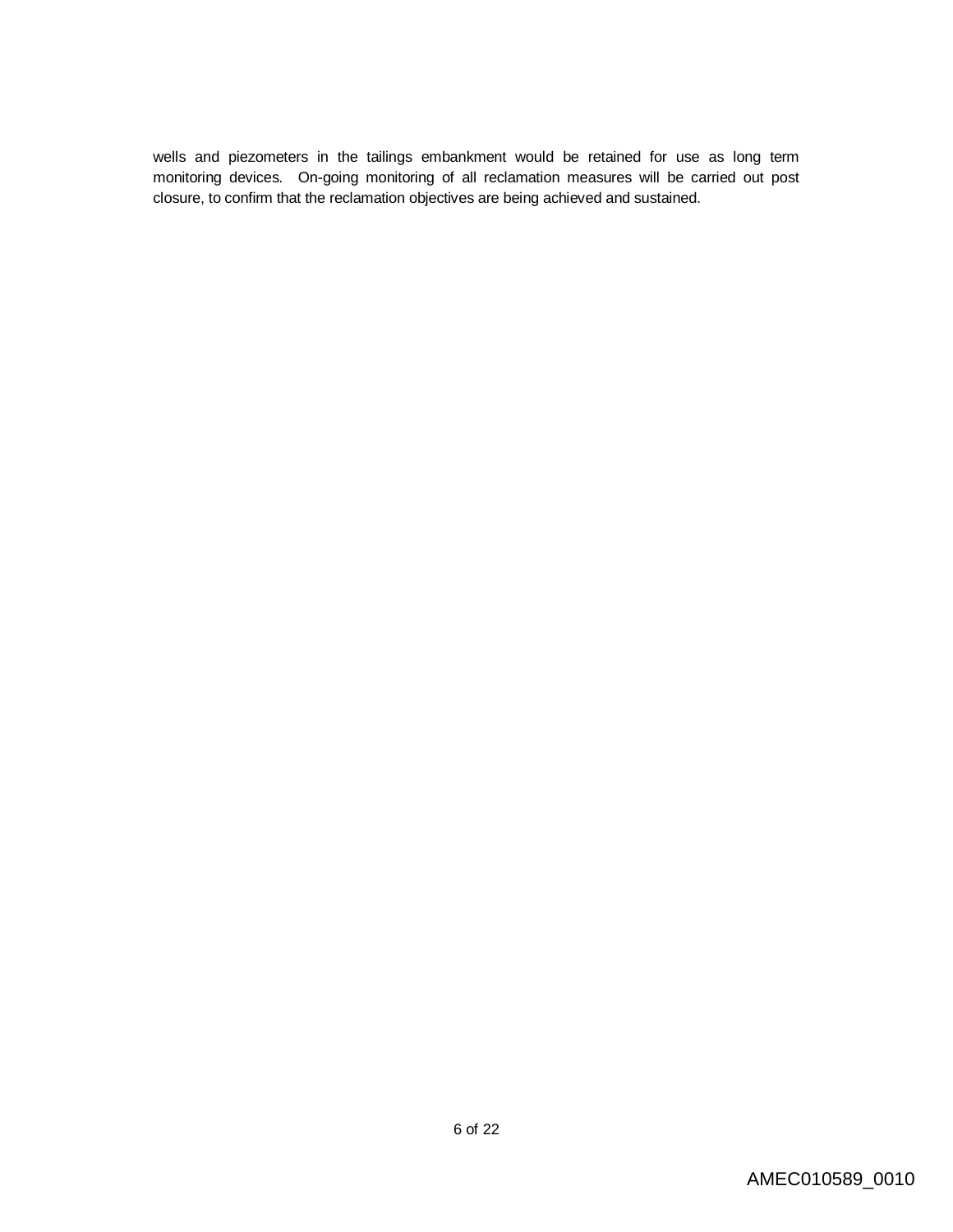#### **SECTION 3.0 - OPERATIONS MAINTENANCE AND SURVEILLANCE**

## 3.1 GENERAL

The Tailings Storage Facility is comprised of several components and associated facilities. These components and facilities must be inspected and maintained regularly to ensure that any changes to the TSF conditions, performance, or a potentially hazardous condition can be identified and promptly addressed. Selected photographs of the TSF and associated components are included in Appendix E. An inspection and surveillance schedule is provided on Table 3.1.

The Mill Superintendent is responsible for ensuring that surveillance is carried out regularly. The Mill Superintendent is responsible for daily management of the TSF and directs an operating crew to carry out routine activities. A list of site personnel and associated responsibilities are provided on Table 1.1.

The Environmental Superintendent will conduct a Dam Surveillance walkover at least once per quarter. All Dam Surveillance reports should be reviewed by the Mill Superintendent and filed at the Mount Polley Mine Site.

Additional (non-routine), documented walkovers of the TSF and associated facilities will be required following extreme or unusual events. The Mill Superintendent must be made aware of any unusual events or observations, and must contact the Design Engineer as required. Typical examples of unusual events and observations to be made during such walkovers are outlined in Table 3.2.

An inspection log is provided in Appendix B to help guide the observation and surveillance process. The inspection log covers major items related the TSF and associated facilities. Additional details are provided in the following sections.

#### 3.2 TAILINGS BASIN

The projected rate at which the tailings basin will fill, combined with storage provisions for make-up and storm water, determine the rate of rise for the embankment. The anticipated filling schedule and staged construction sequence is shown on Figure 3.1.

Close monitoring of the pond elevation, depth, area and volume is important for the following reasons:

- To ensure that there is a sufficient volume of water available as make-up water while the pond is frozen and precipitation is at a minimum.
- To enable monitoring of the supernatant pond depth/area/volume so that tailings characteristics such as dry density can be determined.
- To monitor water recoveries.
- To enable the correlation of the pond level with other data, such as the piezometer pressures and drain flow quantities.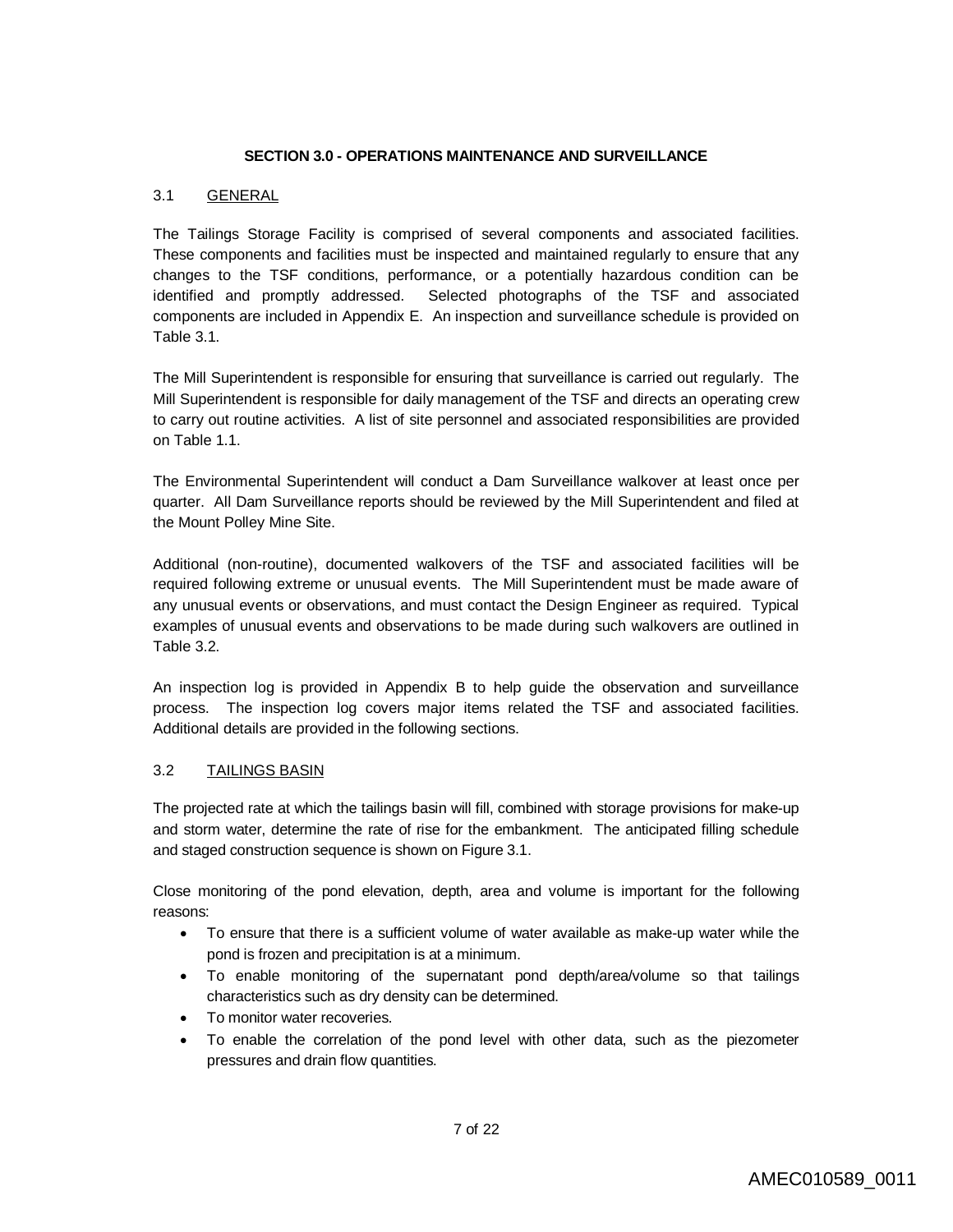Adjustments to the basin filling curve may be required due to variation between actual and projected mill throughput rates, tailings deposition characteristics, water inputs and outputs and in-situ tailings density. Adjustments to these variables will change the rate of rise for the tailings and embankments.

The TSF was previously operated under a water deficient condition, which means more process water was needed than available in the supernatant pond. This condition changed once the mill starts up again in February 2005 and the mine will be operating under surplus conditions, which means there is more water in the system than is required. Therefore, a combination of careful water management and tailings deposition is required to maximize the storage potential in the embankment without compromising the freeboard or embankment stability.

#### 3.3 TAILINGS POND

## 3.3.1 Pond Level Operations

The TSF is required to have sufficient live storage capacity for containment of 679,000 cubic meters of runoff from the entire contributing catchment area during a 24-hour PMP event. This volume of stormwater would result in an incremental rise in the tailings pond level of approximately 0.39 meters. The TSF design also incorporates an allowance of 1 metre of freeboard for wave run-up. Therefore, the normal and maximum operating pond levels are as follows:

- Normal Operating Level Water level at least 1.39 meters below the embankment crest;
- Maximum Operating Level Water level is 1 meter below the embankment crest, which also means the loss of storage capacity for a 24-hour PMP event.

Tailings deposition will cease if the pond level reaches maximum operating level and the removal of water from the pond will commence using the reclaim barge. The area downstream of the dam will also be evacuated and access restricted as per the Emergency Preparedness Plan.

There are no restrictions, with respect to dam safety on the rate of filling of the supernatant pond up to the normal operating pond level or rate of emergency draw down within the pond.

## 3.3.2 Surveillance

The pond level must be at least 1.39 meters below the crest elevation under normal operating conditions. Emergency procedures, discussed in Section 5.0, must be followed if the pond reaches the maximum operating level. Regular inspections of the pond level must be carried out according to the schedule outlined in Table 3.1. An inspection log is provided in Appendix B.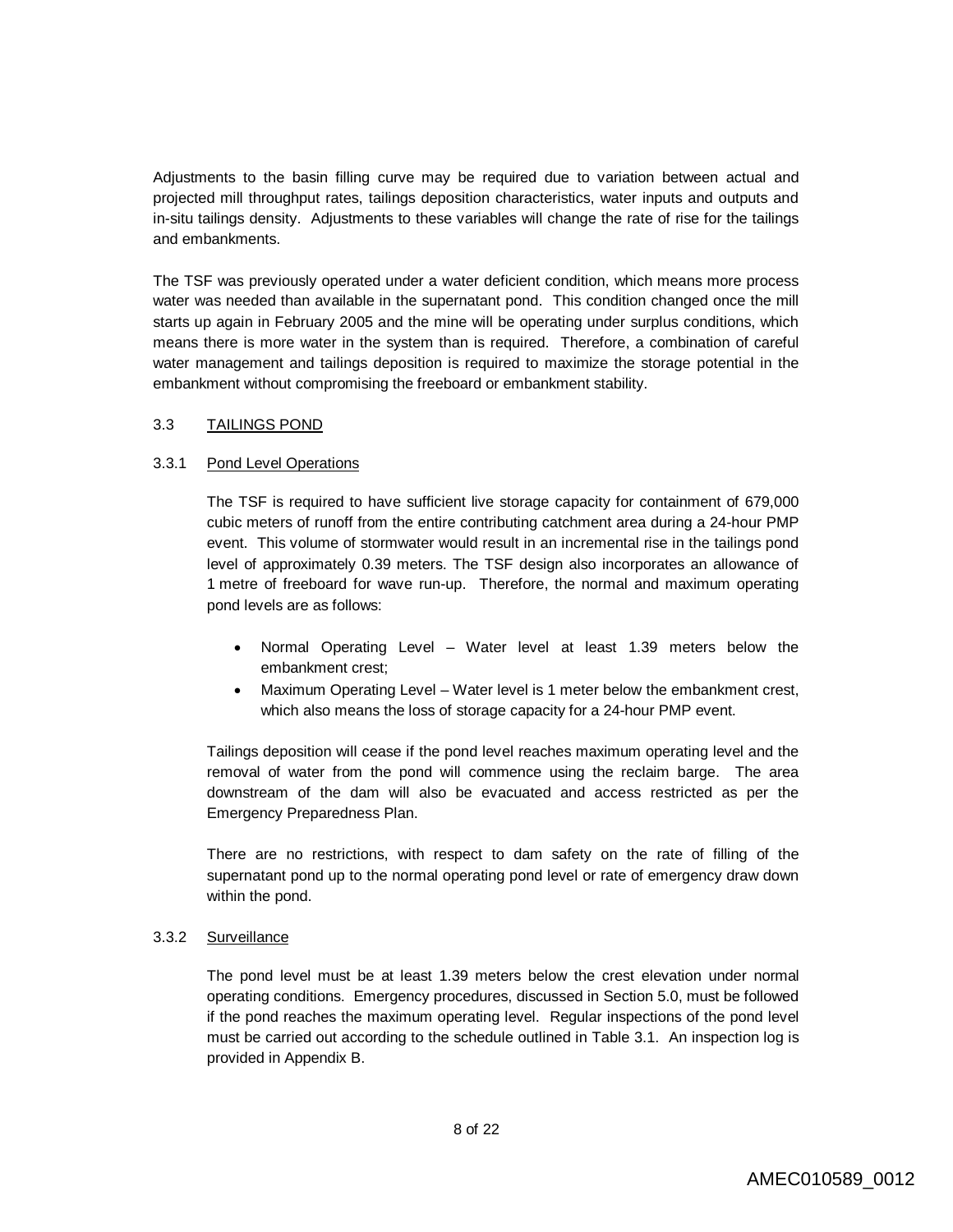Additional pond level inspections are required after an unusual event. Table 3.2 outlines the additional observations that will need to be documented.

#### 3.4 TAILINGS EMBANKMENT

#### 3.4.1 Components

The tailings embankment consists of the Main, Perimeter and South Embankments. The embankments are constructed using zoned earthfill and rockfill and have been raised in stages by a combination of centreline and modified centreline approaches. Details of the design and construction are reported in various Knight Piésold reports and are referenced in Appendix A.

An upstream toe drain on the Main embankment allows for the controlled removal of process water from the upstream face of the embankment. Foundation and chimney drains are also included in the embankments to prevent build-up of excess pore pressures beneath the embankment and to transfer groundwater and/or seepage to the seepage collection ponds located at the downstream toe of the Main and Perimeter Embankments.

Monitoring sumps are located at the downstream toe of the Main and Perimeter Embankments. They are used to facilitate monitoring of flow rates and water clarity from the embankment drains and diversion channels.

#### 3.4.2 Surveillance and Maintenance

Regular surveillance of the embankments and associated structures should follow the schedule outlined in Table 3.1. An inspection log is provided in Appendix B. Typical observations to be made during surveillance include:

- Evidence indicating dam structure deformation (e.g. slope bulging, tension cracks on the crest or crest settlement);
- Evidence indicating seepage, runoff or erosion;
- Clarity and quantity (visual estimate) of seepage water entering the seepage collection sumps;
- Possible evidence indicating piping downstream of the embankments;
- Other unusual conditions in the TSF area.

The embankment and associated structures do not require regular maintenance; however, specific maintenance items may be identified as a result of regular observations and surveillance of the embankment.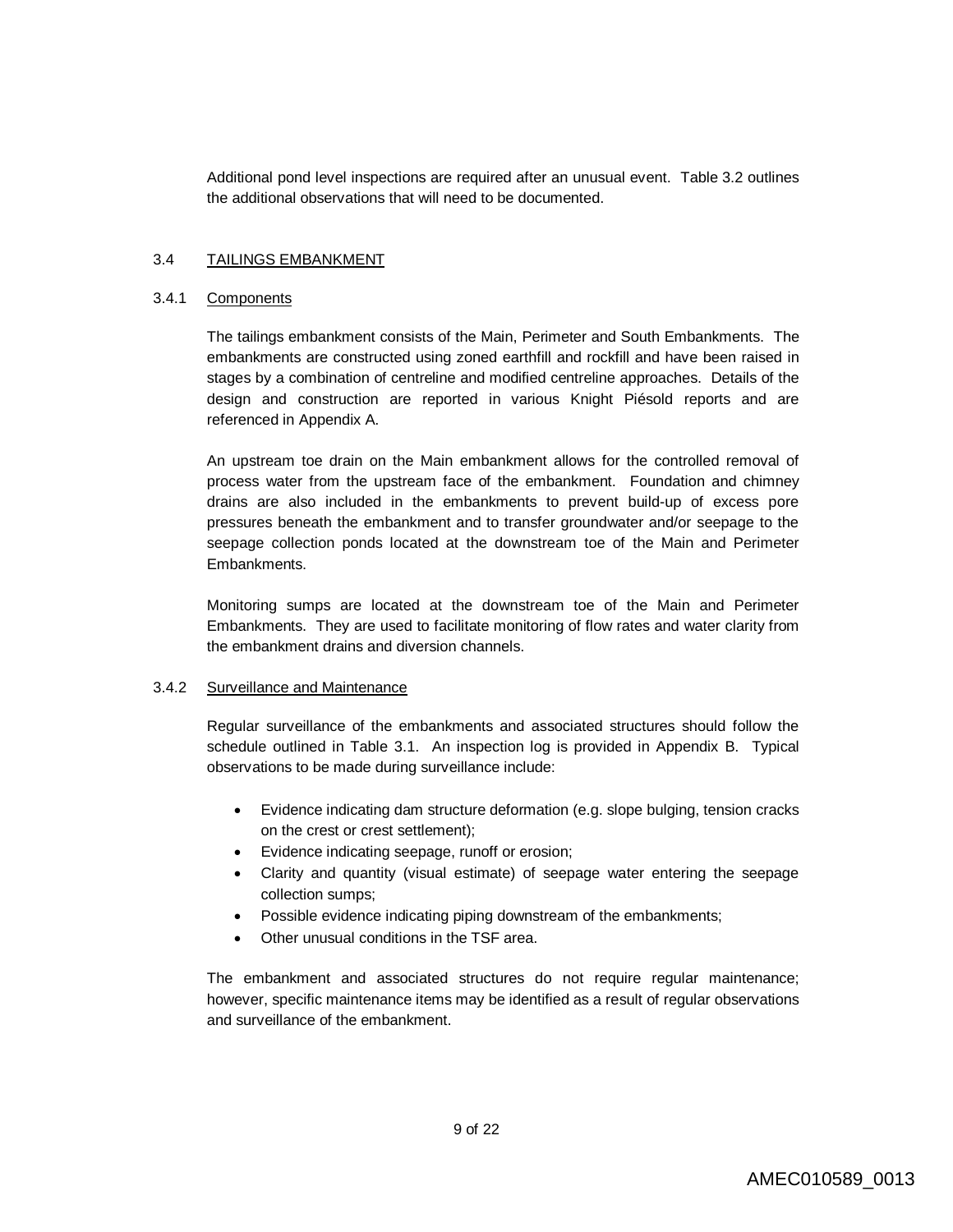Table 3.2 outlines additional observations that will need to be documented after any unusual event.

#### 3.5 TAILINGS DISCHARGE PIPELINE

#### 3.5.1 Components and Operation

Tailings slurry is conveyed from the Concentrator through approximately 7000 metres of HDPE pipe to the TSF where it is discharged through a series of spigots along the embankment crest. The pipeline includes the following components:

- A 556 mm diameter DR 17 HDPE pipe from the Concentrator to the T2 Dropbox;
- A 610 mm diameter DR 15.5 HDPE pipe from the T2 Dropbox to the TSF;
- Two short sections of 762 mm diameter DR 15.5 HDPE pipe are included at the start of the two pipeline sections at the Concentrator and the T2 Dropbox to ensure that flows are not restricted at the inlet;
- The T2 Dropbox;
- Moveable discharge section;
- A Dump Valve at the start of the Perimeter Embankment.

The tailings pipeline is located on the shoulder of the access road from the mine. Tailings slurry is gravity fed to the TSF through the tailings pipeline. The tailings pipeline has a variable downhill slope that ranges from 0.5% to 8.0% which ensures drainage.

The T2 Dropbox is located approximately mid-way along the pipeline and allows for the addition of runoff from the Southeast Sediment Pond into the tailings stream. It also serves as an overflow for the reclaim booster sump.

A 200 metre long discharge section connected with six spigots (150 mm diameter) is used to control deposition of tailings over the tailings beach in the TSF. The discharge section can be installed in different locations along the pipeline to facilitate even distribution of tailings onto the beaches. A dump valve is located at the start of the Perimeter Embankment to allow discharge of tailings during relocation of the discharge section.

The tailings discharge pipeline does not require any external adjustments during normal operations. The discharge pipeline will drain by gravity to the TSF in the event of a mill shutdown or power failure. However, the following points must be remembered during operation of the pipeline:

- Never leave all valves closed along the tailings discharge pipeline as they may be permanently blocked from sanding or suffer damages from excessively high pressures;
- Ensure that there is an open pathway for tailings to exit before the pipeline is filled or the spigots are relocated;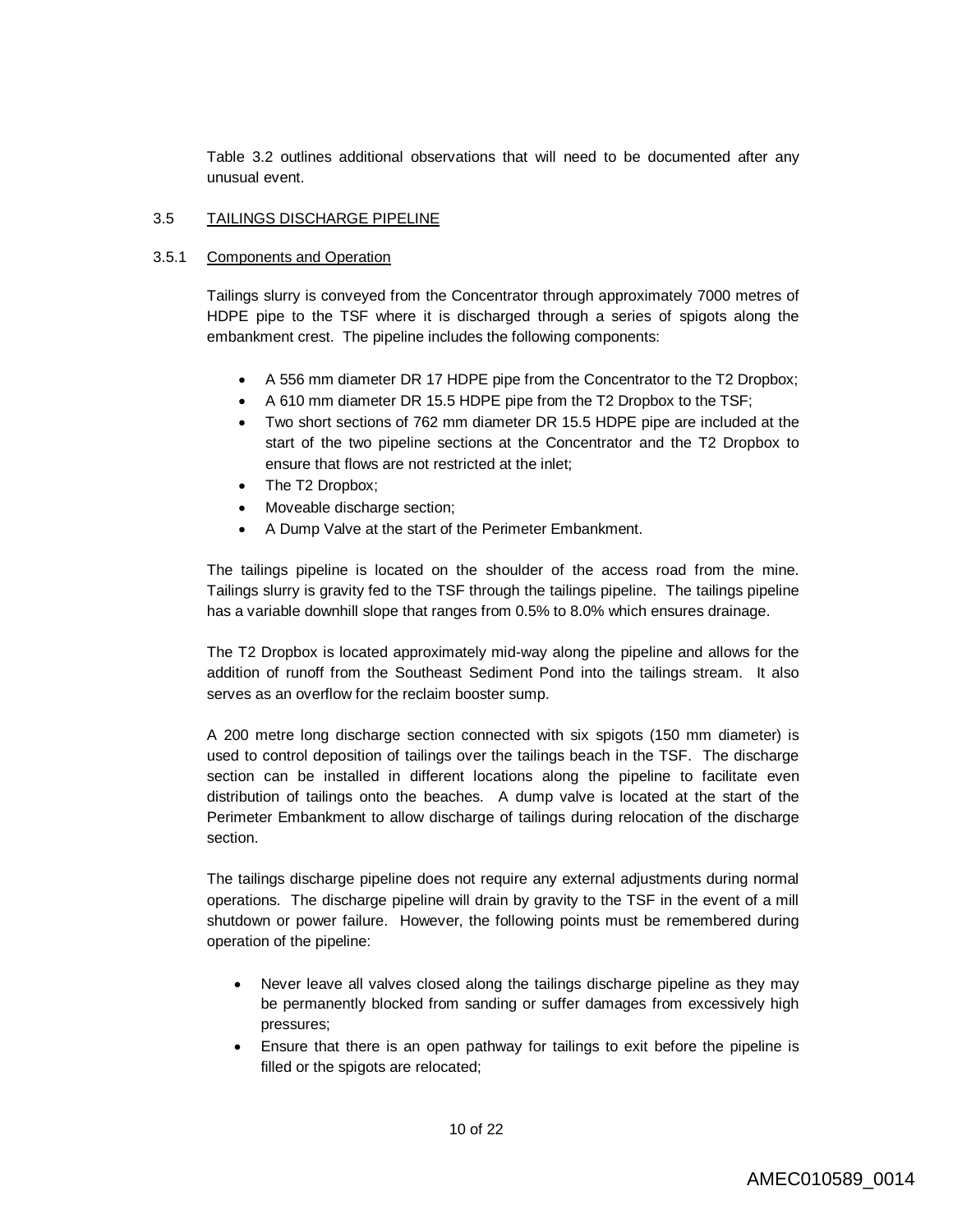• Flush the pipeline prior to shutdown or relocation.

The T2 Dropbox does not require any external adjustments during normal operations. During a mill shutdown or during freezing conditions the valve between the Southeast Sediment Pond and the T2 Dropbox must be open in order to prevent water from filling up the Reclaim Booster Sump when the pumps are not operating.

## 3.5.2 Surveillance and Maintenance

The tailings discharge pipeline will be inspected and maintained regularly to ensure that the system operates properly. Table 3.1 provides a schedule for regular surveillance of the pipeline. An inspection log is provided in Appendix B. Typical observations to be made during surveillance include:

- Locations of excessive wear of the pipeline;
- Evidence indicating leakage from the pipeline;
- The water level in the T2 Dropbox to ensure that there is no blockage in the discharge pipeline downstream;
- Ensure that the valve between the Dropbox and Southeast Sediment Pond is open during a mill shutdown or freezing conditions when the booster pump is shut off.

Additional inspections are required after an unusual event. Table 3.2 outlines additional observations that will need to be documented. Repairs to the discharge pipeline, dropbox and/or discharge sections may be required after any unusual event.

#### 3.6 RECLAIM PIPELINE

#### 3.6.1 Components and Operation

Reclaim water is pumped from the Tailings Storage Facility for re-use at the Mill site. The reclaim pipeline includes the following components:

- Floating Reclaim Pump Barge;
- A 610 mm diameter steel pipe connecting the barge to the reclaim line;
- Booster Pump Station beside the T2 Dropbox;
- A 610 mm diameter HDPE pipe from the steel pipe to the Booster Pump Station;
- A 610 mm diameter HDPE pipe from the Booster Pump Station and the Mill site;

The floating reclaim pump barge is located in the TSF in an excavated channel. The barge is accessible from land along an access walkway. The floating reclaim pump barge was designed by others. Refer to the manufacturer's manual for details related to operations, inspections and maintenance.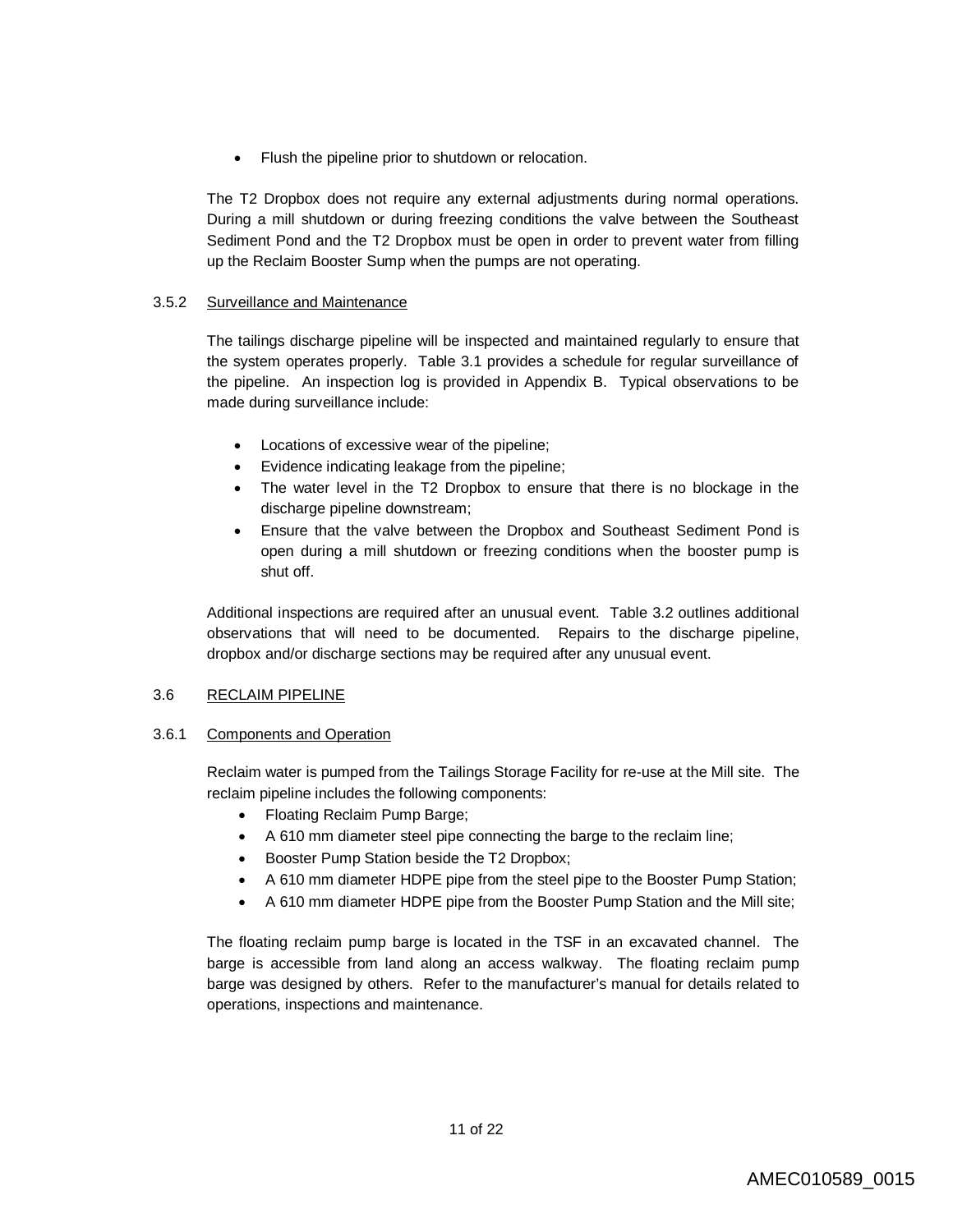The reclaim pipeline is located beside the tailings pipeline on the shoulder of the access road. The pressure rating of the HDPE pipeline decreases as it approaches the Booster Pump Station and Mill site.

The Booster Pump Station is located mid-way along the reclaim pipeline, beside the T2 Dropbox. A valve located on the pipeline leading in from the Southeast Sediment Pond may be used to divert water into the reclaim pipeline. Water from the Southeast Sediment Pond can be diverted into the reclaim pipeline only if it is clear. Two overflow pipes connect the sump beneath the pump station to the T2 Dropbox to ensure water will not overflow in the pump station sump.

The reclaim pipeline does not require any external adjustments during normal operations. However, during maintenance periods, barge relocation or during a prolonged shutdown under extreme cold conditions the reclaim system should be drained via a drain valve located on the barge.

The Pump Barge and Booster Pump Station may be operated from the Mill control room. Both pumps may also be operated locally from the barge or pump station to provide water as required at the Mill site.

#### 3.6.2 Surveillance and Maintenance

The reclaim pipeline, pump barge and booster pump station shall be inspected according to the schedule outlined in Table 3.1 and an inspection log completed as provided in Appendix B. Typical areas to inspect during surveillance of the reclaim pipeline include:

- Locations of excessive wear of the pipeline;
- Evidence indicating leakage from the pipeline;
- Monitor Pond and Barge elevations to ensure that a gradient is maintained in the steel pipe. The barge ramp may need to be relocated higher;
- The de-icing system for the pump barge should be checked to ensure that it is working prior to freezing conditions.
- Monitor water from the Southeast Sediment Pond to ensure that it's clear before diverting it to the reclaim line;

Additional inspections are required after any unusual event. Table 3.2 outlines additional observations that will need to be documented. Repairs to the reclaim pipeline, barge and/or pump station may be required after any unusual event.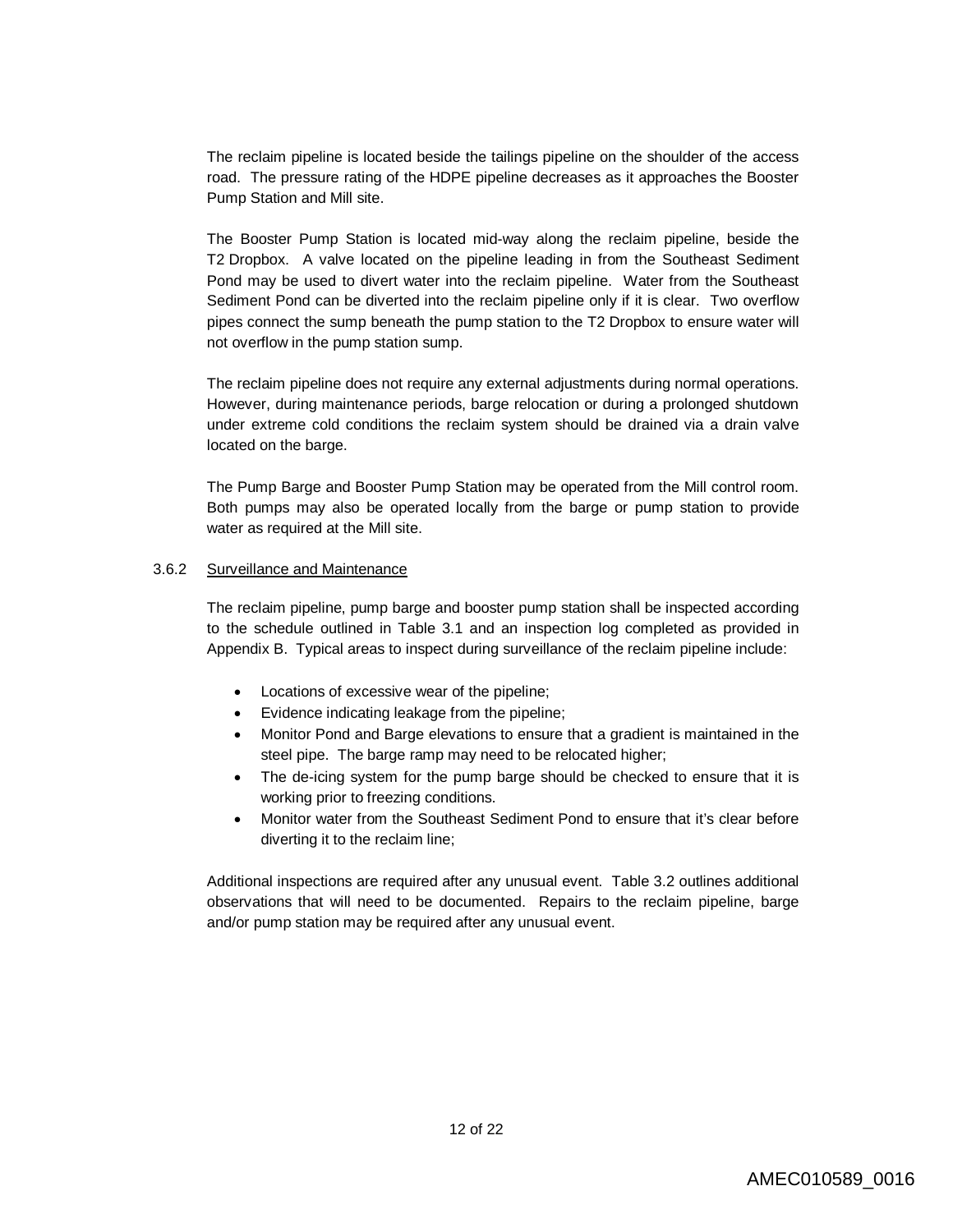#### 3.7 SEDIMENT PONDS

#### 3.7.1 Components and Operation

A series of diversion ditches divert runoff to two collection ponds where the water is then directed to the TSF or pumped back to the Mill site. The two ponds are the Mill Site Sump and the Southeast Sediment Pond.

The Mill Site Sump is located south of the Concentrator Building. Runoff water from the Mill Site area is collected along diversion ditches and directed to the sump. The water collected in the sump is either pumped back to the mill or allowed to flow by gravity to an inlet point (T1) on the tailings pipeline. The normal operating level is the invert of the bottom inlet at the manhole (El. 1102.7 metres). The water level is kept at this low level so that storage capacity for the design storm event is available in the sump. Discharge from the manhole is conveyed to the reclaim line in an 8 inch (200 mm) HDPE pipeline. The pipeline is buried through the Millsite area and runs in the pipe containment channel, where it is connected to the 22 inch DR17 HDPE tailings line via a prefabricated Tee in a section of the pipeline that flows by gravity (non-pressurized flow). Currently, water is pumped into the reclaim line immediately adjacent to the Millsite Sump. The water level is maintained at the bottom inlet on the manhole at all times.

The Southeast Sediment Pond is located south of the waste rock storage area. Runoff water from the waste rock dump is collected along diversion ditches at the toe and directed to the pond. Water is decanted through a manhole which has four valved inlet pipes which can be used to control the water level in the sediment pond. The normal operating level is the invert of the second inlet at the manhole (El. 1054.5 metres). The water shall not be permitted to rise above this so that storage capacity for the design storm event is available in the pond. A 10 inch (250 mm) DR21 HDPE discharge pipeline runs from the manhole to the reclaim booster sump. By using manually operated valves at the sump, the water can be directed to the sump, if sufficiently clear, or into the T2 Dropbox.

#### 3.7.2 Surveillance and Maintenance

The Mill Site Sump and Southeast Sediment Pond shall be inspected according to the schedule outlined in Table 3.1 and an inspection log completed as provided in Appendix B. Typical observations to be made during surveillance include:

- Water levels in the Mill Site Sump and Southeast Sediment Pond;
- Evidence indicating leakage from the pipelines;
- Erosion in the collection ditches;
- Evidence indicating slope deformation or erosion (i.e. tension cracks at the crest, erosion channels, bulging at the toe);
- Evidence indicating seepage out of the ponds.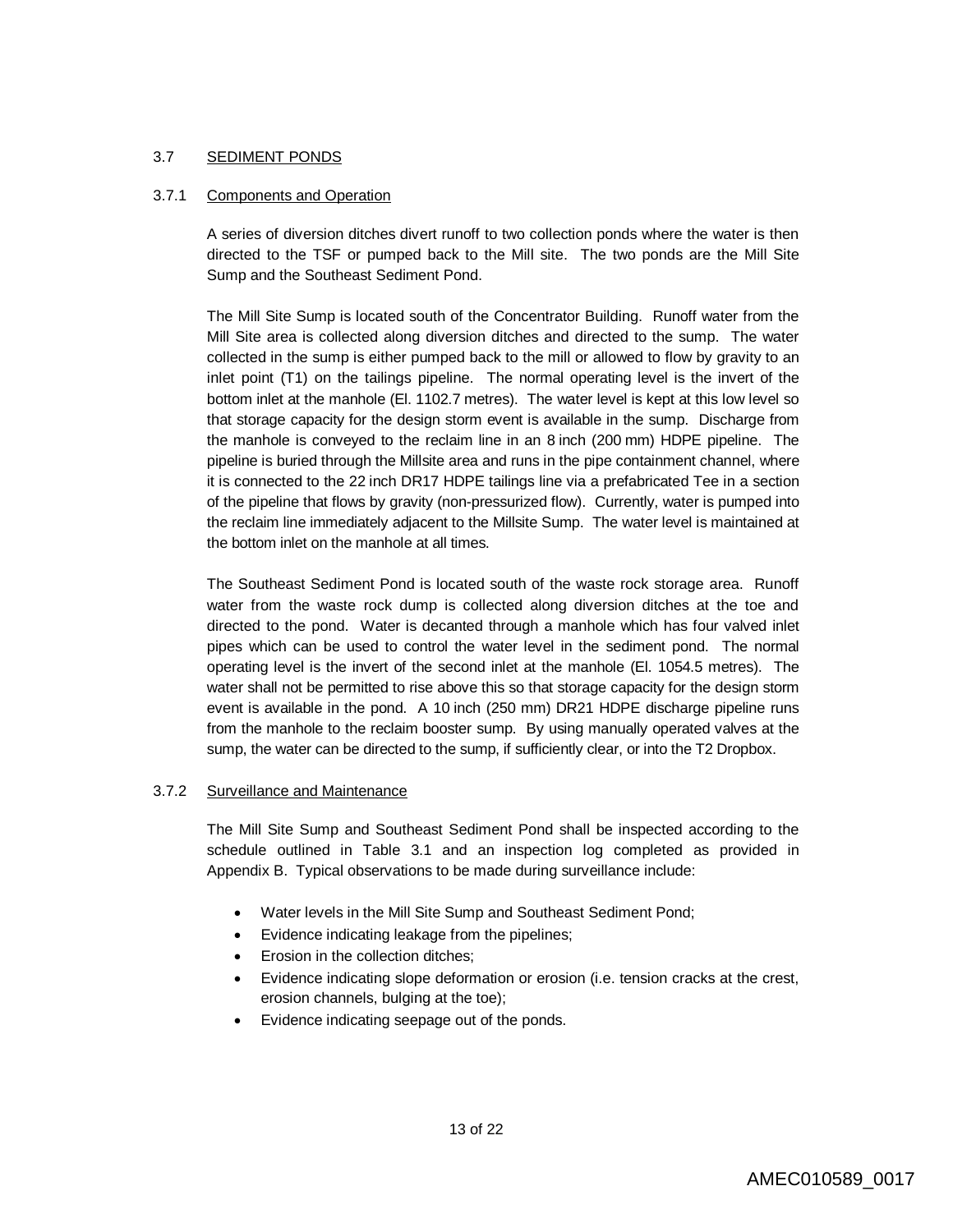The sediment ponds do not require regular maintenance; however, specific maintenance items may be identified during regular surveillance of the ponds.

Table 3.2 outlines additional observations that will need to be documented after any unusual event.

#### 3.8 SEEPAGE COLLECTION PONDS

#### 3.8.1 Components and Operation

The Main and Perimeter Seepage Collection Ponds are located at the downstream toe of the Main and Perimeter Embankments respectively. The ponds collect drainage water from the toe and foundation embankment drains as well as from local runoff.

A corrugated steel pipe connects each pond to a seepage recycle sump where recycle pumps are located. The pumps will recycle the seepage water back into the TSF through 6" diameter HDPE pipes that extend over the embankment crest. Level sensors in the seepage recycle sump controls the pumping frequency.

The seepage collection ponds and recycle pumps generally operate without requiring any external adjustments. However, the following special circumstances require adjustments to the operating procedures:

- During spring freshet, the pumps may not be able to keep up with the high inflows. All diversion ditches that feed the ponds may need to be directed away. Also, if water quality and permits allow, discharge of water may be possible.
- Under freezing conditions, the pumps are operated on a timed pumping cycle based on site conditions to prevent the pipes from freezing. The pumps will turn on and off based on the cycle time rather than water level. Once the temperatures return to normal the pumps can operate under normal conditions.

#### 3.8.2 Surveillance and Maintenance

The seepage collection ponds and recycle pumps shall be inspected according to the schedule outlined in Table 3.1 and an inspection log completed as provided in Appendix B. Typical observations to be made during surveillance is as follows:

- Water levels in both collection ponds;
- Pumpback flow rates from both pumps;
- Evidence indicating seepage from the collection ponds;
- Evidence indicating erosion or instability on the slopes of the ponds
- The overflow culverts and pipelines between the monitoring sumps and recycle sumps are free of any obstructions;
- Ensure that the discharge end of the seepage recycle pipeline isn't submerged in tailings.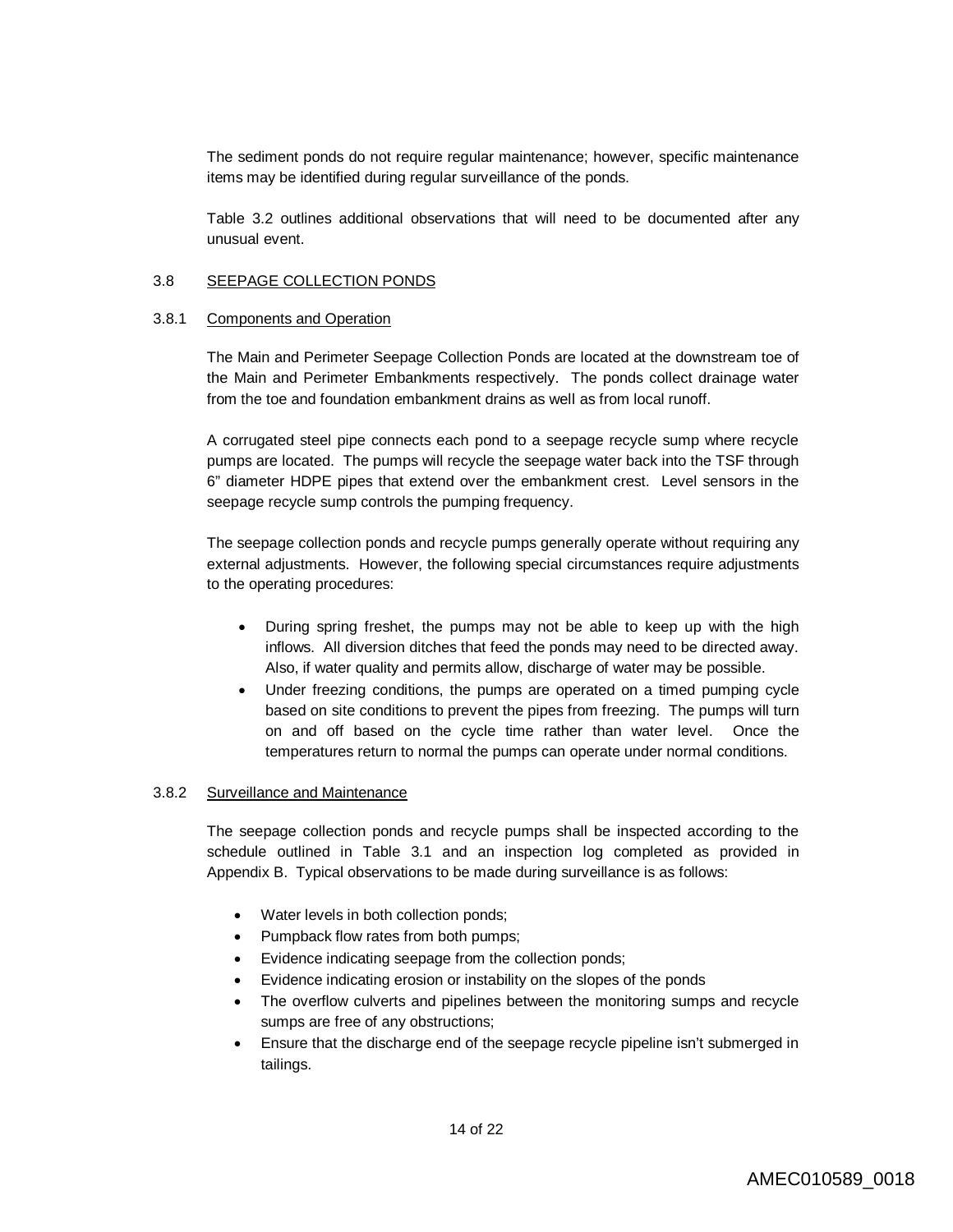Additional observations will also be required under special circumstances as follows:

- Monitor the pumping from the ponds during freezing conditions to ensure that the pumping cycle is adequate at keeping the pipes from freezing and in keeping the pond level constant;
- Monitor the water quality in the ponds during spring freshet to ensure that the seepage water from the TSF is at acceptable levels if water permits allow for discharge.

Table 3.2 lists additional events and circumstances that will require increased observations and documentation.

#### 3.9 INSTRUMENTATION

#### 3.9.1 Components and Location

The tailings embankment and associated facilities were installed with various instrumentation to assist in monitoring the facility. The various components are as follows:

- Vibrating Wire Piezometers;
- Slope Inclinometers;
- Survey and Surface Movement Monuments;
- Groundwater Monitoring Wells.

The locations of the piezometers, slope inclinometers, and survey monuments are shown on the drawings located in Appendix D.

The piezometers measure the pore pressures in the foundation soils, embankment foundation drains and embankment fill. They are connected to instrumentation readout panels located on the crest of the embankments and read using a piezometer readout box. A summary of the existing vibrating wire piezometers is presented on Table 3.3 with trigger levels, which if exceeded, will require investigation and possible contingency or remedial actions. Data may be entered on the piezometer data sheet included in Appendix C. A summary of the piezometer data will be sent to Knight Piésold according to the schedule outlined on Table 3.1

Two slope inclinometers were installed at the toe of the Main Embankment in order to measure potential deformation of the embankment materials. Operational procedures for operation of the inclinometer probe and data reduction are provided in the manufacturer's instruction book. Readings are carried out manually and displacements are calculated using software from RST and spreadsheets set up by MPMC. The spreadsheets are updated on site and summaries will be sent to Knight Piésold regularly. A summary of the existing slope inclinometers is presented on Table 3.4 with trigger levels, which if exceeded, will require investigation and possible contingency or remedial actions.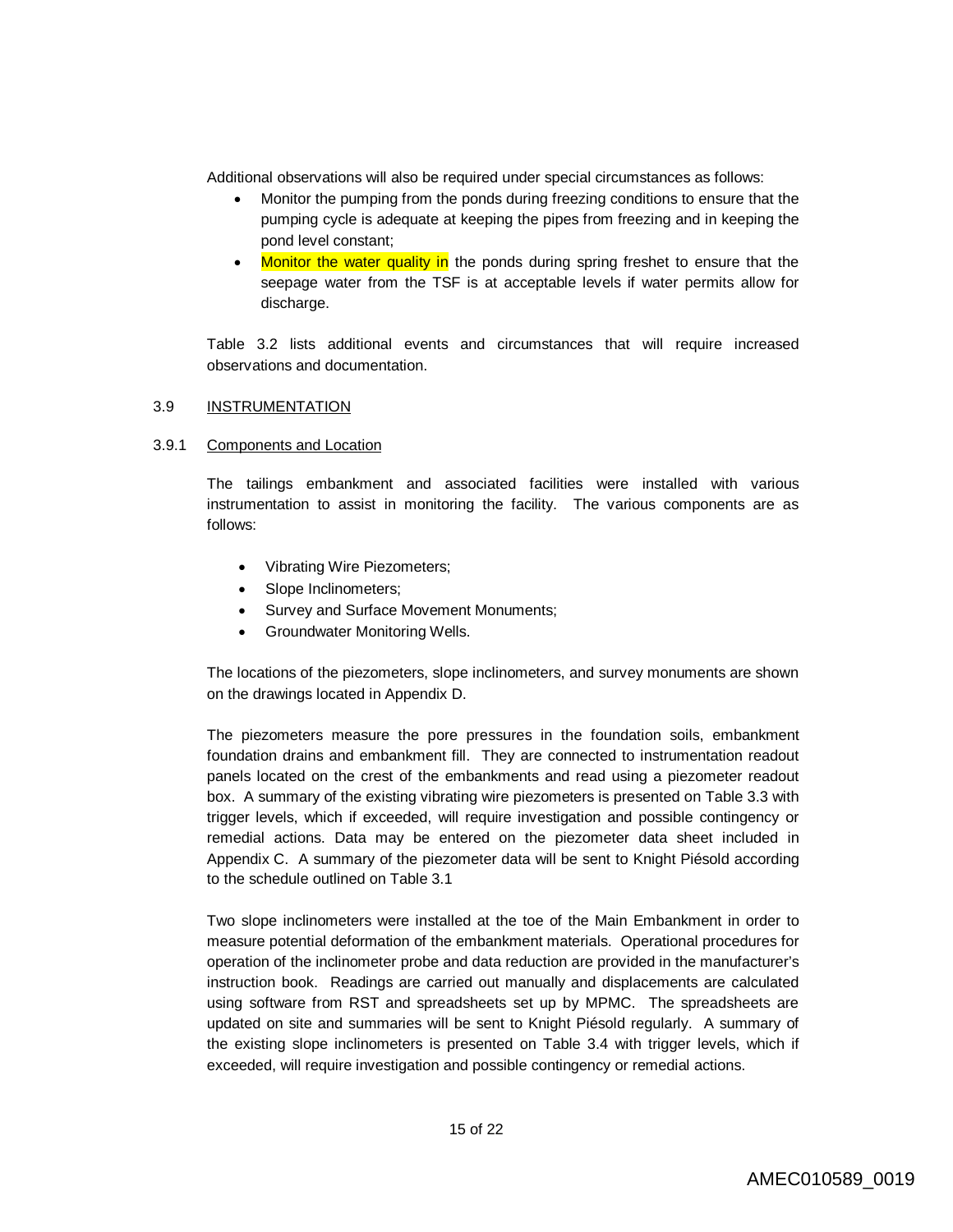Survey and surface movement monuments (to be installed) will be used to measure the vertical and lateral movement of the earthfill dams. Data is entered on the survey data sheet included in Appendix C. Trigger levels and the required appropriate actions are summarized on Table 3.5. A summary of the results will be sent to Knight Piésold according to the schedule outlined on Table 3.1.

Groundwater monitoring wells are located around the perimeter of the TSF. MPMC regularly measures the water levels and water quality from each well and submits the reports to the appropriate agencies. The location of the groundwater monitoring wells is shown on Figure 3.2.

#### 3.9.2 Surveillance and Maintenance

All instrumentation components must be read regularly. The monitoring frequency for each is outlined on the schedule in Table 3.1. Data may be entered on the appropriate sheets included in Appendix C.

Data must be collected, plotted and reported according to the schedule outlined in Table 3.1. The design engineer must be notified of any anomalous trends. Additional readings and inspections as outlined in Table 3.2 will also be required after any unusual event or observation.

Generally, the instruments do not require regular maintenance but may require occasional maintenance as follows:

- The piezometer wires may need to be cut and re-attached if the readout box is unable to acquire any data;
- Piezometer wires that are exposed may become corroded and may need to be trimmed until a fresh surface is exposed to allow readings to be taken;
- Cover survey points with 20 litre buckets to keep snow off in the winter months;
- Protect surface movement monuments with used tires. These monuments need to be re-established and protected again after construction of a new embankment lift.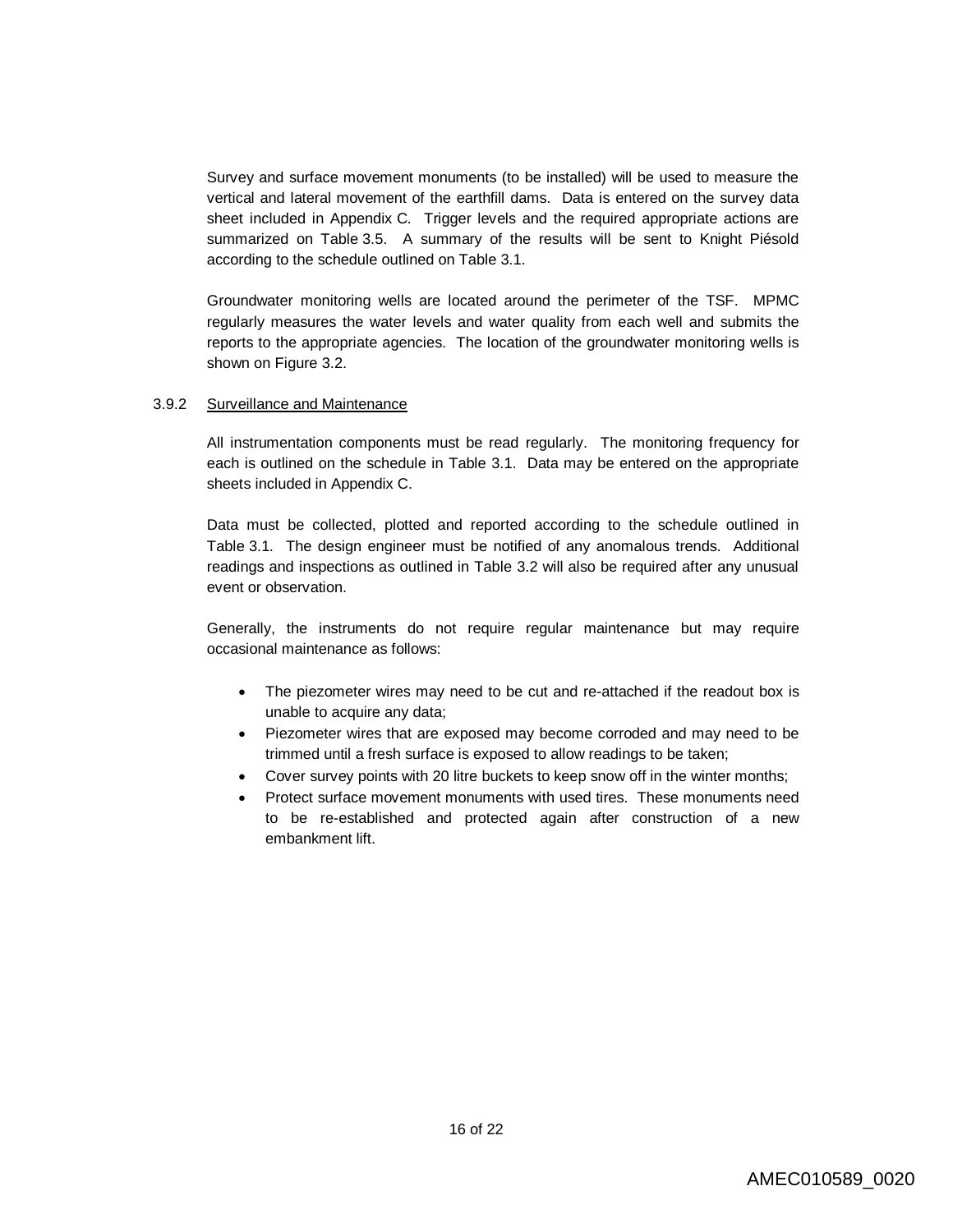#### **SECTION 4.0 - SAFETY INSPECTIONS AND REVIEWS**

## 4.1 ANNUAL INSPECTIONS

Annual Inspections of the tailings impoundment and associated facilities are required to evaluate the current and past performance of the facility and to observe potential deficiencies in its condition, performance and/or operation. The Environmental Superintendent is responsible for arranging the inspections. This level of dam safety evaluation should be based on detailed observations made by the Design Engineer on site and the relevant information on the TSF operations collected by site personnel. Additional reviews may be required also as a follow up to the report of an unusual event or observation.

The Environmental Superintendent should accompany the Design Engineer during the annual inspection. The Design Engineer will evaluate the safety of the TSF and incorporate a routine review of the following:

- The consequences classification of the dam;
- The operations and maintenance manual;
- The availability of all documents pertaining to dam safety on site;
- The site surveillance practice;
- Changes in relevant regulatory requirements since the last inspection.

The Design Engineer will issue an annual inspection report after completing the review. The report will include the following:

- Conclusions on the status of the TSF;
- Statements indicating completion of recommendations from previous inspections and reviews;
- New recommendations if necessary.

The Mill Superintendent and the Ministry of Energy and Mines should review each annual inspection report. Copies of the reports should be made available on site and are available in the office of the Design Engineer. The Mill Superintendent should prepare and execute an appropriate action plan to ensure that all recommendations made in the annual inspection report are followed. This action plan should be documented.

## 4.2 DAM SAFETY REVIEW

The principle objective of a Dam Safety review (DSR) is to ascertain that a dam has an adequate margin of safety, based on the current engineering practice and updated design input data. A DSR may also be carried out to address a specific problem.

A qualified engineer will be responsible for conducting each DSR at the Tailings Storage Facility. The engineer conducting the DSR must be qualified to conduct safety evaluations and be familiar with the designs and other site-specific conditions and requirements pertaining to operations of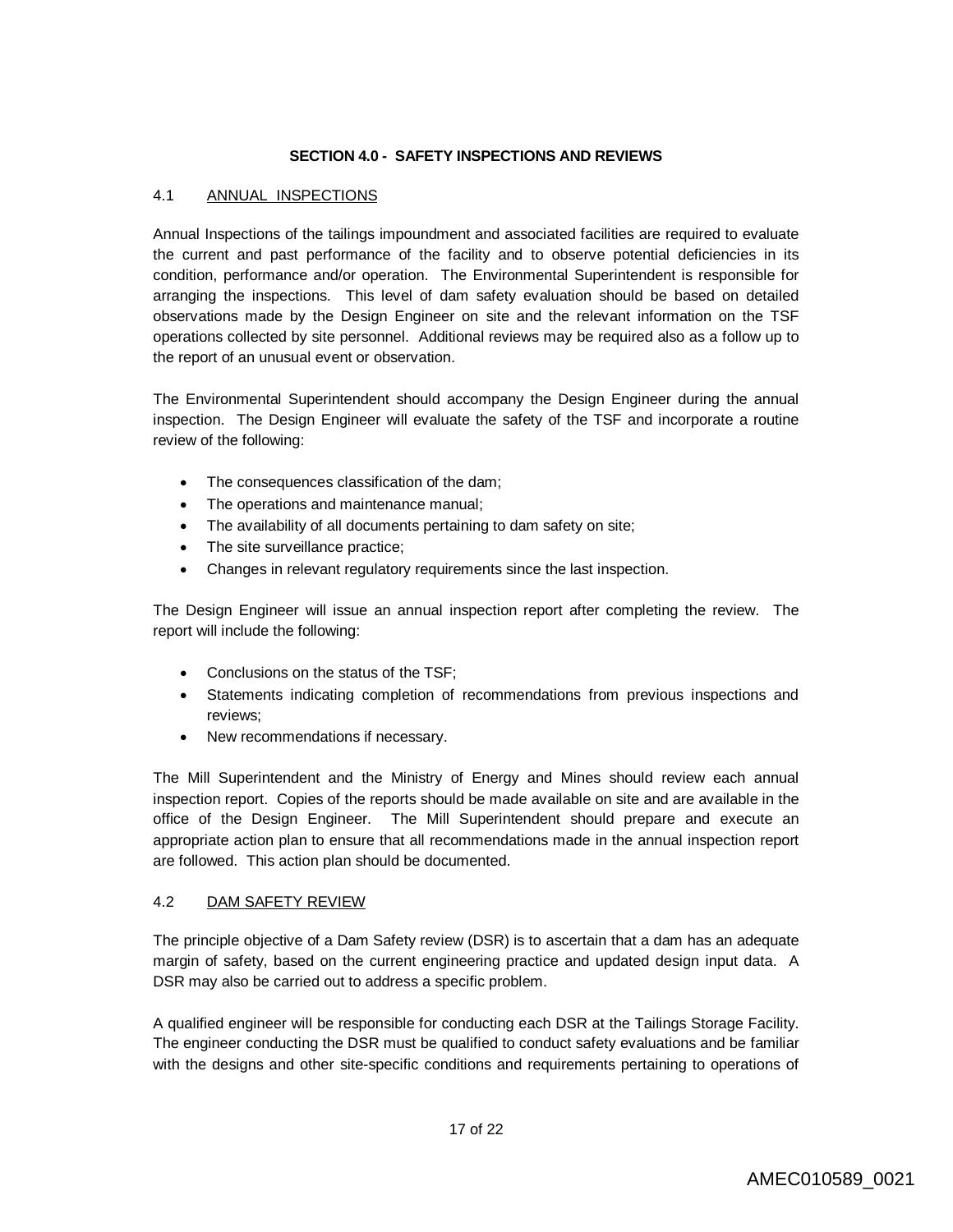the impoundment and associated facilities; but ideally should not have been involved in the design, construction or operation of the TSF.

Routine DSR's at the TSF will be carried out every 5 years but this scheduling requirement should be confirmed or revised at the time of each annual inspection. The next DSR for the TSF is scheduled for 2006.

A detailed scope of work for each DSR will be defined by the engineer prior to conducting the review, and be consistent with current engineering practice at the time it is conducted. Each DSR will evaluate the safety of the TSF and incorporate a detailed review of the following:

- The consequences classification of the dam;
- The adequacy of past annual inspection practice, the annual inspection recommendations, and their implementation;
- The Operation and Maintenance Manual;
- Timing for the next regular DSR.

Each DSR report should include conclusions and, if necessary, recommendations pertaining to the safety of the TSF. Copies of the DSR will be sent to the Environmental Superintendent and the Ministry of Energy and Mines for review. Similar to the annual inspection report, an action plan should be prepared by the Mill Superintendent to address the DSR recommendations. A copy of each report will be sent to the Ministry of Energy and Mines and will also be available at the site and at the office of the Design Engineer.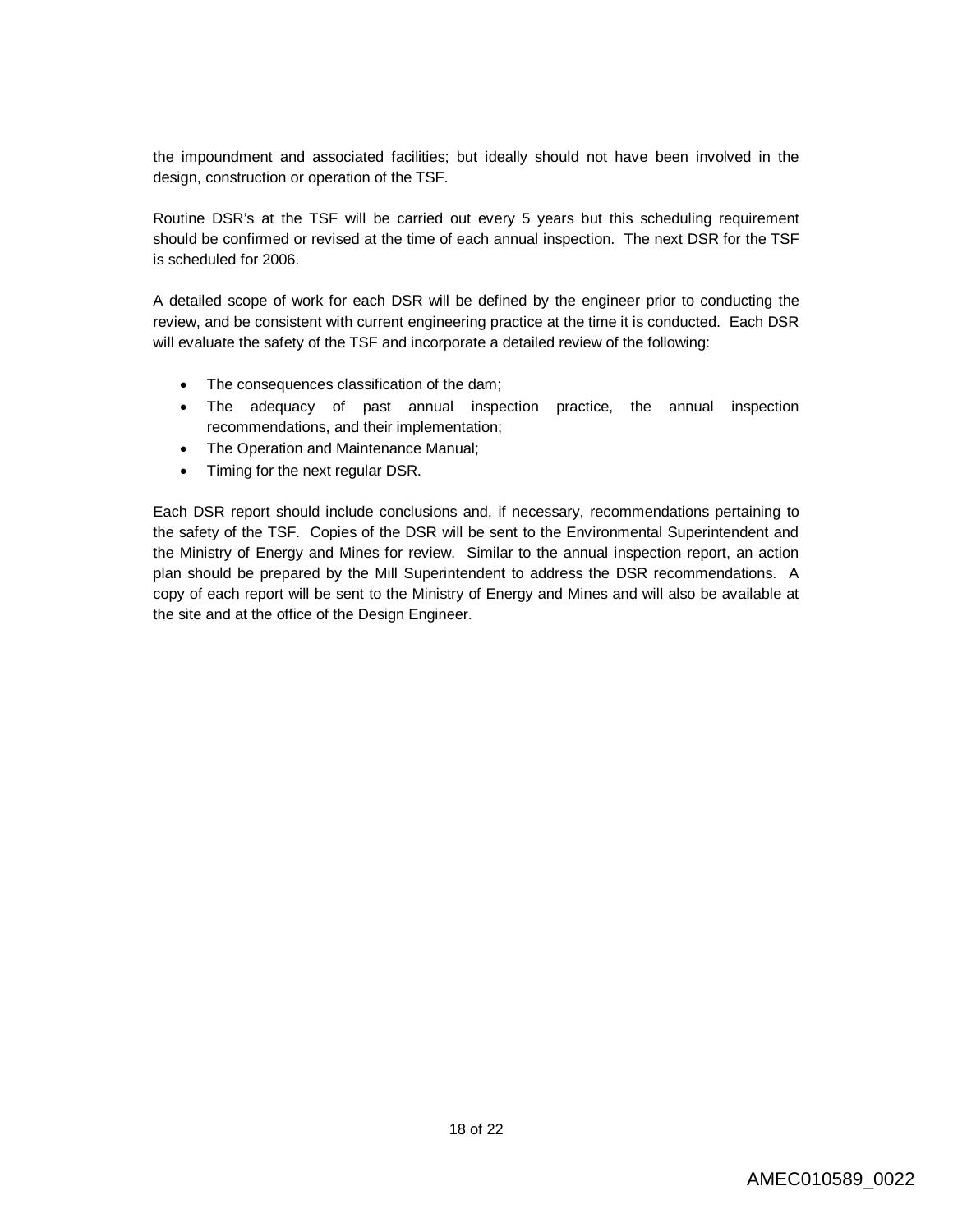## **SECTION 5.0 - EMERGENCY PREPAREDNESS AND RESPONSE PLANS**

## 5.1 GENERAL

This Emergency Preparedness and Response Plan will enable MPMC to identify emergency and hazardous conditions threatening the TSF, expedite effective response actions to prevent failure, and reduce loss of life and property damage should failure occur.

In the event that MPMC is unable to comply with any of the terms and conditions of the permit, due to any cause, MPMC will:

- 1) Immediately notify the Ministry of Energy and Mines of the failure to comply.
- 2) Immediately take action to stop, contain, and clean up unauthorized discharges or otherwise stop the non-compliance, correct the problem, and if applicable, repeat sampling and analysis of any non-compliance immediately.
- 3) Submit a detailed written report to the Ministry of Energy and Mines within thirty (30) days (five days for upsets and bypasses), unless requested earlier by the Ministry of Energy and Mines. The report will contain a description of the non-compliance, including exact dates and times, if the non-compliance has not been corrected, the anticipated time it is expected to continue; and the steps taken or planned to reduce, eliminate, and prevent reoccurrence of the non-compliance.

Copies of the Emergency Preparedness and Response Plan will be kept in the following locations:

- One (1) copy for Mount Polley Mining Corporation (Vancouver office),
- One (1) copy for the Environmental Superintendent's office.
- One (1) copy for the Office (near office radio and telephone).
- One (1) copy for the Operating Crew (Mill Shifter's Office),
- Three (3) copies for the Comptroller of Water Rights,
- One (1) copy for the Regional Water Manager (Williams Lake),
- Two (2) copies for the Director of the Provincial Emergency Program (P.E.P.),
- One (1) copy for the MOE, Dam Safety Engineer,
- One (1) copy for the MEM Geotechnical Manager,
- One (1) copy for the Design Engineer of Record.

#### 5.2 WARNING SIGNS

Three levels of emergency conditions (or warning signs) can be identified with respect to the site operations. These are defined as follows:

## Level 1

Unusual conditions that do not yet represent a potential emergency, but do require prompt investigation and resolution.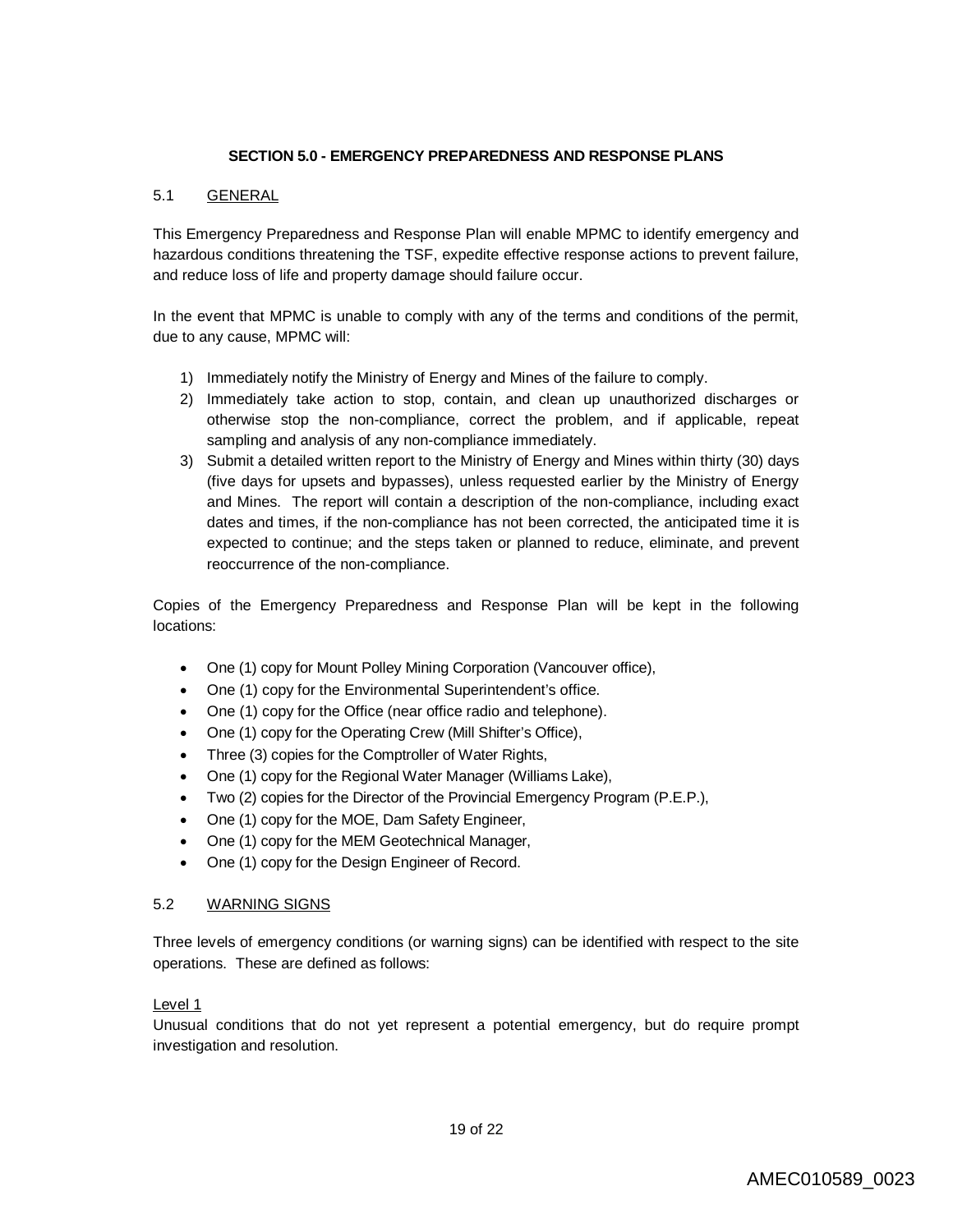## Level 2

Conditions that represent a potential emergency, if sustained or allowed to progress, but no emergency situation is imminent.

## Level 3

An emergency defined by either failure of a significant component of the TSF and/or associated facility or a significant failure of the performance of a component of the TSF. Such failure may have already occurred, or be imminent.

Typical situations that would be classified under the three levels of emergency conditions (Level 1, 2 or 3) and the actions to be taken, are outlined in Table 5.1 and described below:

## **Level 1 Situation**

The action in the event of a Level 1 Emergency Condition will typically involve an investigation, intensified monitoring, inspecting and/or testing, and defining and implementing possible corrective measures.

Construction equipment will be available at the Mine and include, but not be limited to, an excavator, a grader, and a bulldozer. Material will be available both at the TSF and at the Mine for use in repairing or remediation of any damaged areas.

## **Level 2 Situation**

The first action in the event of a Level 2 Emergency Condition is to discuss and define an action plan, at the site, under the direction of the Mill Superintendent. After such a plan is prepared, it must be presented to the Mine Manager for approval. Construction equipment should be made available, if required, at short notice.

#### **Level 3 Situation**

The first actions in the event of any Level 3 Emergency Condition are:

- Check that all persons who could possibly be affected are safe; and
- Initiate the appropriate chain of communications.

The person who initiated the communication should then stand-by at a safe location near the problem area and await further instructions or decisions. All those involved in emergency response, after first having communicated with the appropriate parties, should consider two types of actions as first steps in the emergency response, with respect to the protection of human life and health, environment and property:

- What can be done to prevent the situation from worsening?
- What can be done to reduce the consequences of the impending or actual failure?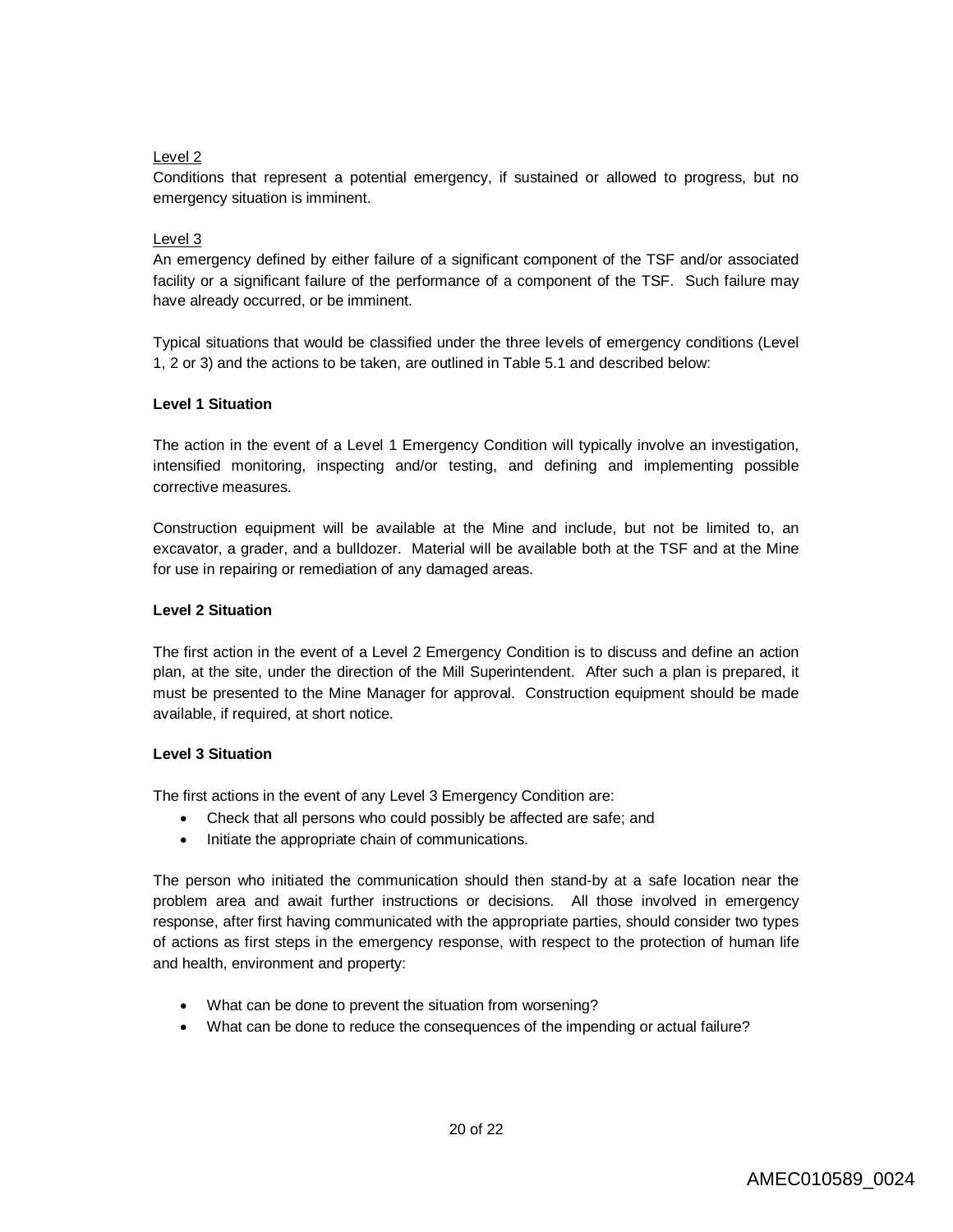Any such action must be presented to the Mine Manager who will decide on its implementation in consultation with the Ministry of Energy and Mines.

## 5.3 INCIDENT NOTIFICATION PROCEDURES

The following incident notification procedures are to be followed for all emergency conditions.

## **Level 1 and Level 2**

The notification procedures are as follows:

- The person first noticing a Level 1 or Level 2 Emergency Condition shall notify the Mill Superintendent and initiate corrective actions and intensified monitoring.
- The Mill Superintendent shall notify the Design Engineer as appropriate.

## **Level 3**

The notification procedure for a Level 3 Emergency Condition is as follows:

- The person noticing a Level 3 Emergency Condition shall notify the Mine Manager and Mill Superintendent and initiate corrective actions and/or intensified monitoring, as appropriate.
- The Mine Manager shall notify MPMC Public relations, MPMC Project director, and the Design Engineer.

In the event of an emergency situation that will result in an actual or potentially imminent dam failure, or release of untreated water, the Mine Manager shall also notify the Ministry of Energy and Mines.

Names and telephone numbers for the key contacts are given in Table 1.1